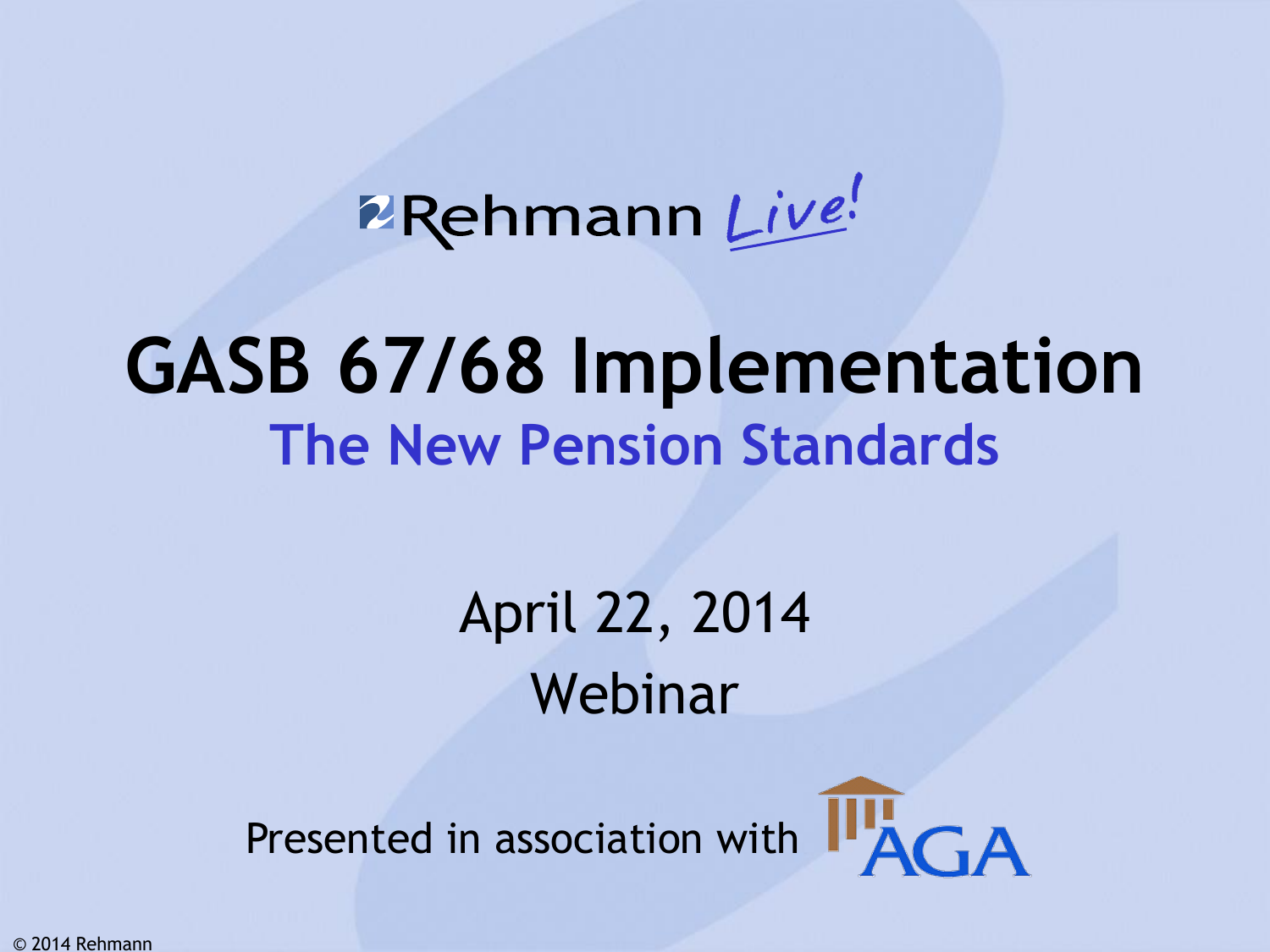## Presented by:

Stephen W. Blann, CPA, CGFM, CGMA Director of Governmental Audit Quality **PRehmann** 

Christian R. Veenstra, MA, EA, MAAA Vice President **WATKINS ROSS** 

Retirement Plan Consultants, Actuaries and Administrators



© 2014 Rehmann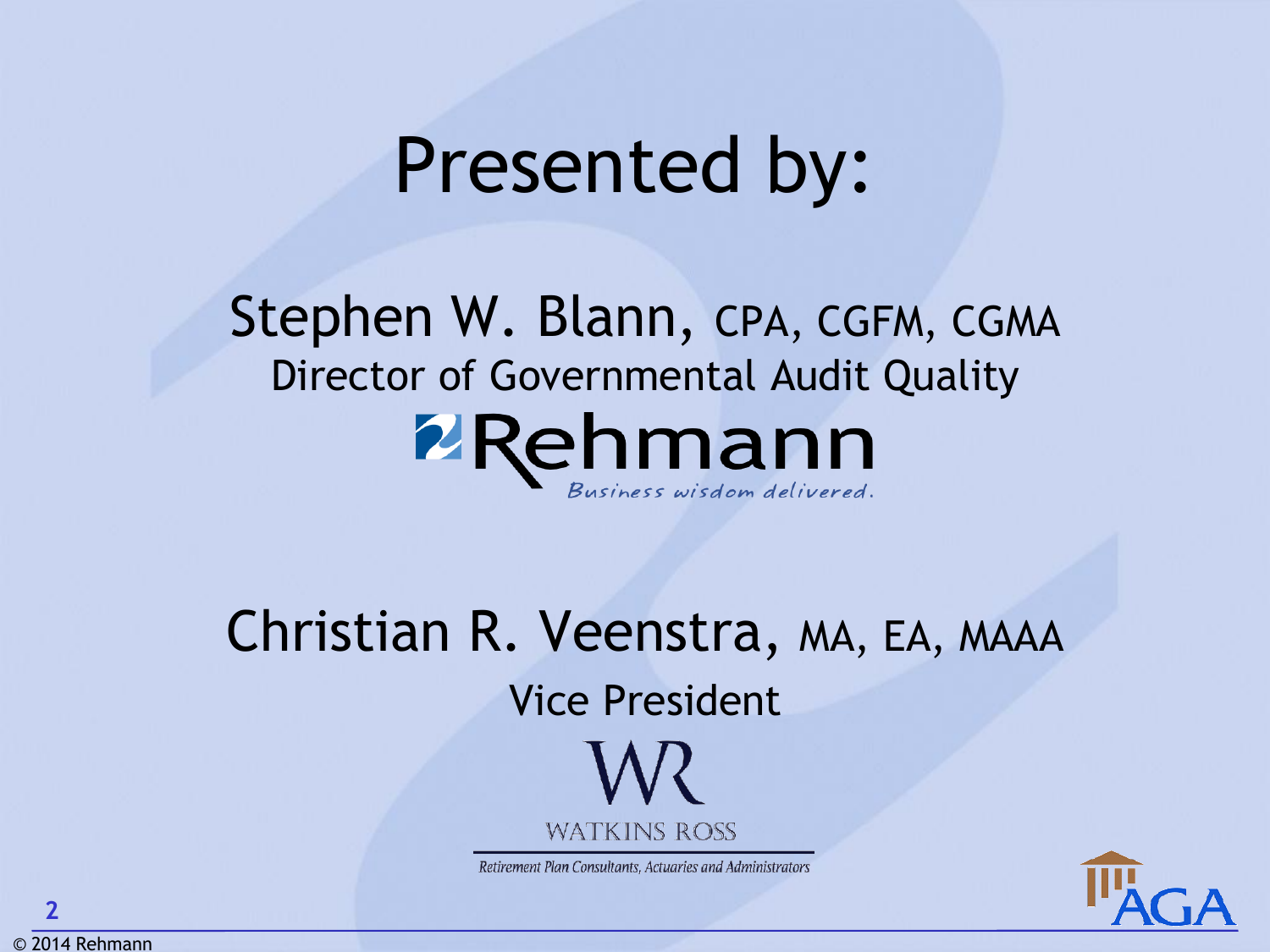## Session Outline

- Actuarial Concepts
- Overview of GASB 68
- Implementation: The First Year
- Reporting Illustrations

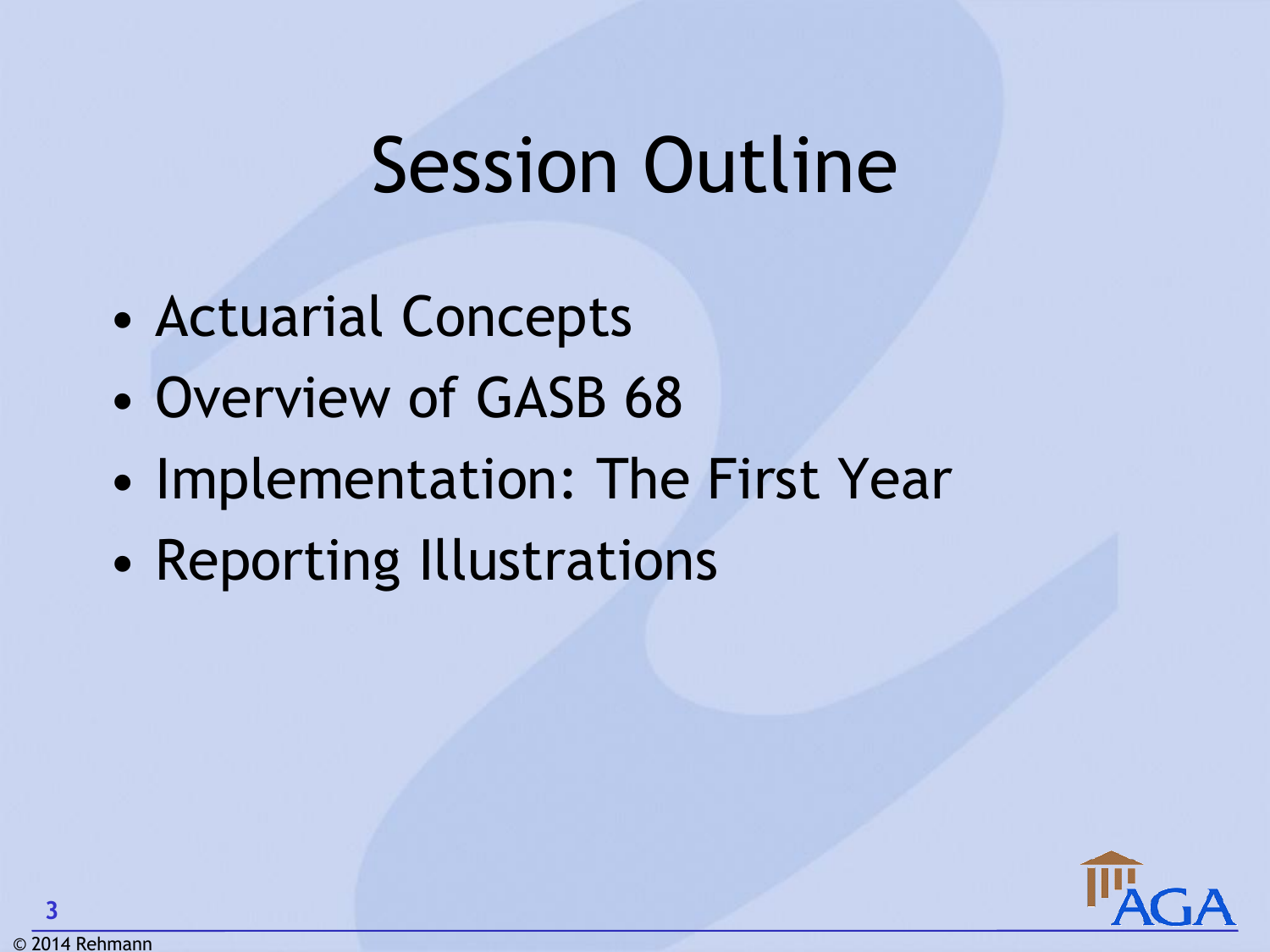## Actuarial Concepts

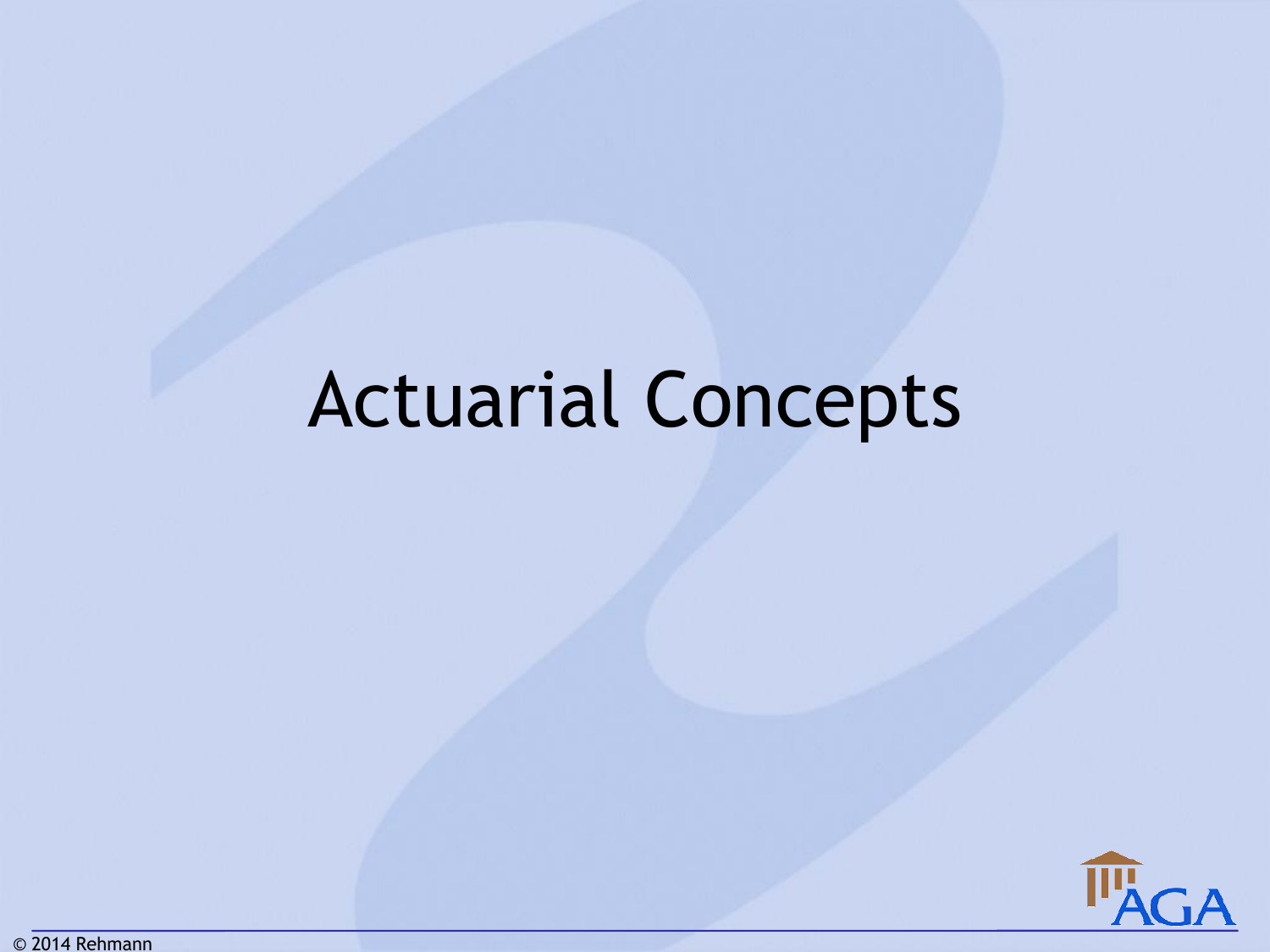## Actuarial Concepts



• Although Defined Benefit Pension plans provide *retirement* income, that future income is in exchange for services rendered today

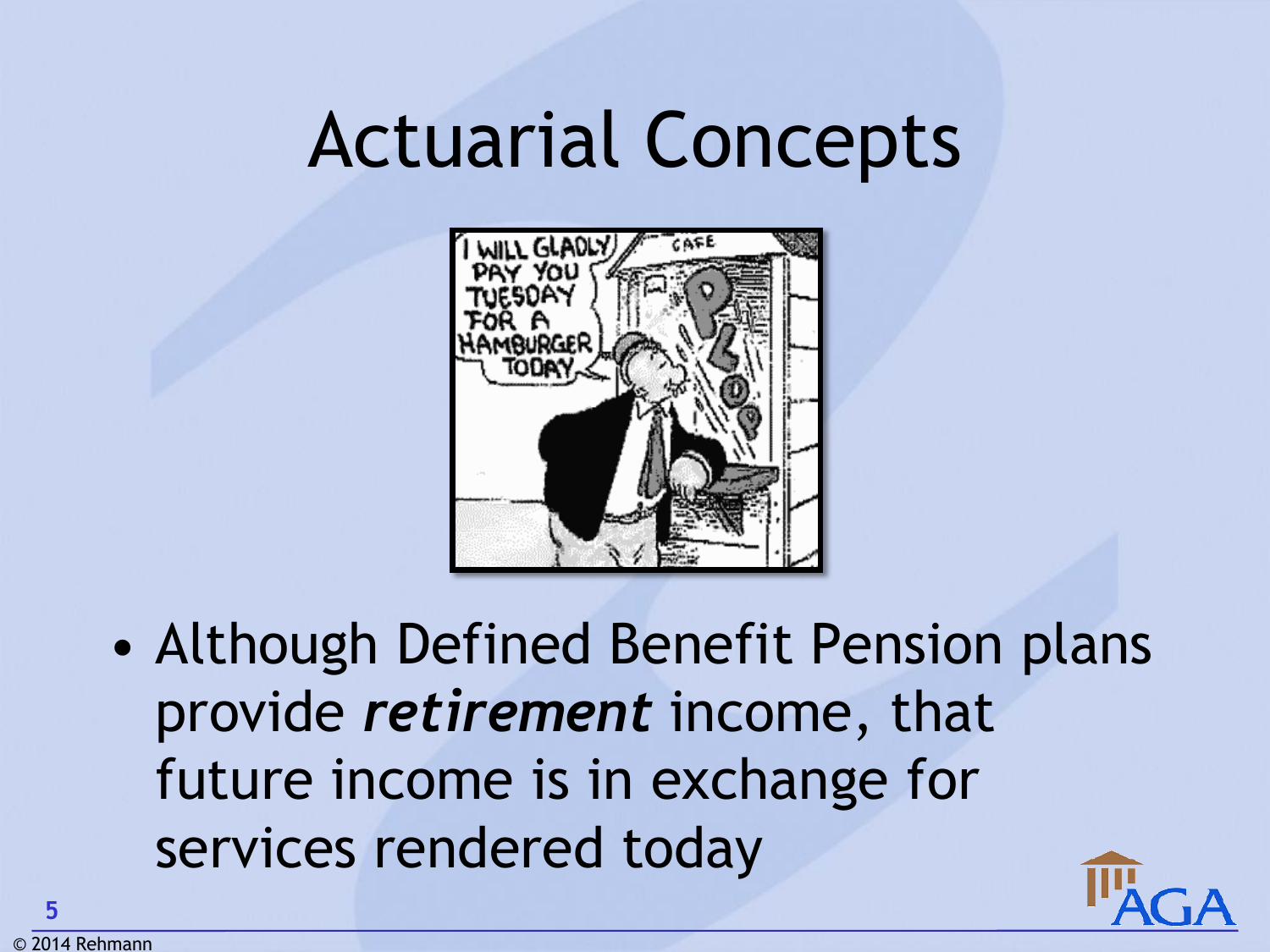### Actuarial Concepts Cost Methods

• A procedure for determining the *present* value of *future* pension plan benefits and expenses and for developing an allocation of such value to time periods in the form of a normal (service) cost and actuarial accrued liability

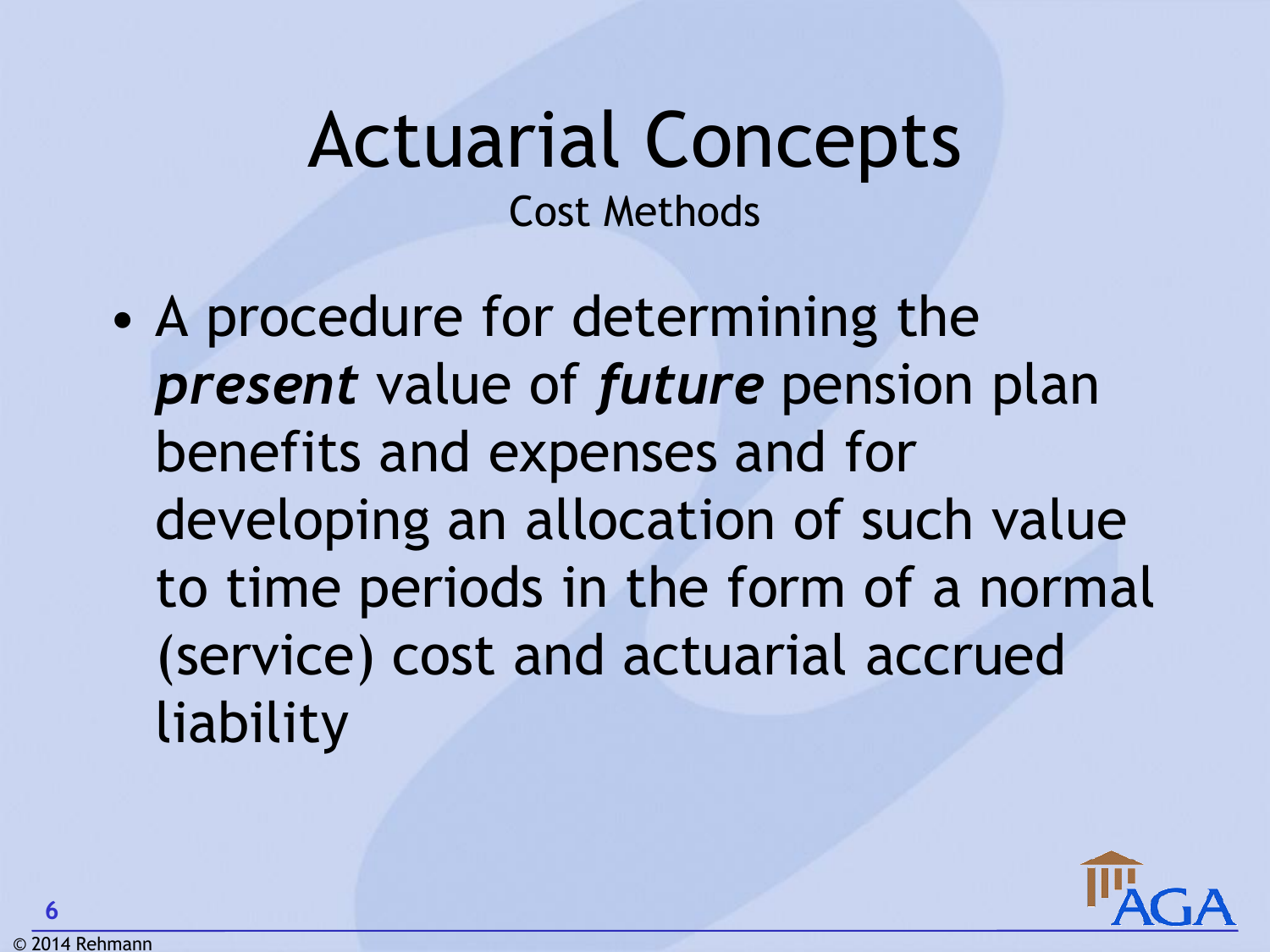### Actuarial Concepts Cost Methods

- Projected Unit Credit
	- allocation of present value of benefits according to a consistent formula
- Entry Age Level Percentage of Pay
	- allocation of present value of benefits on a level percent of pay basis over earnings of an individual from entry age to assumed exit age(s)

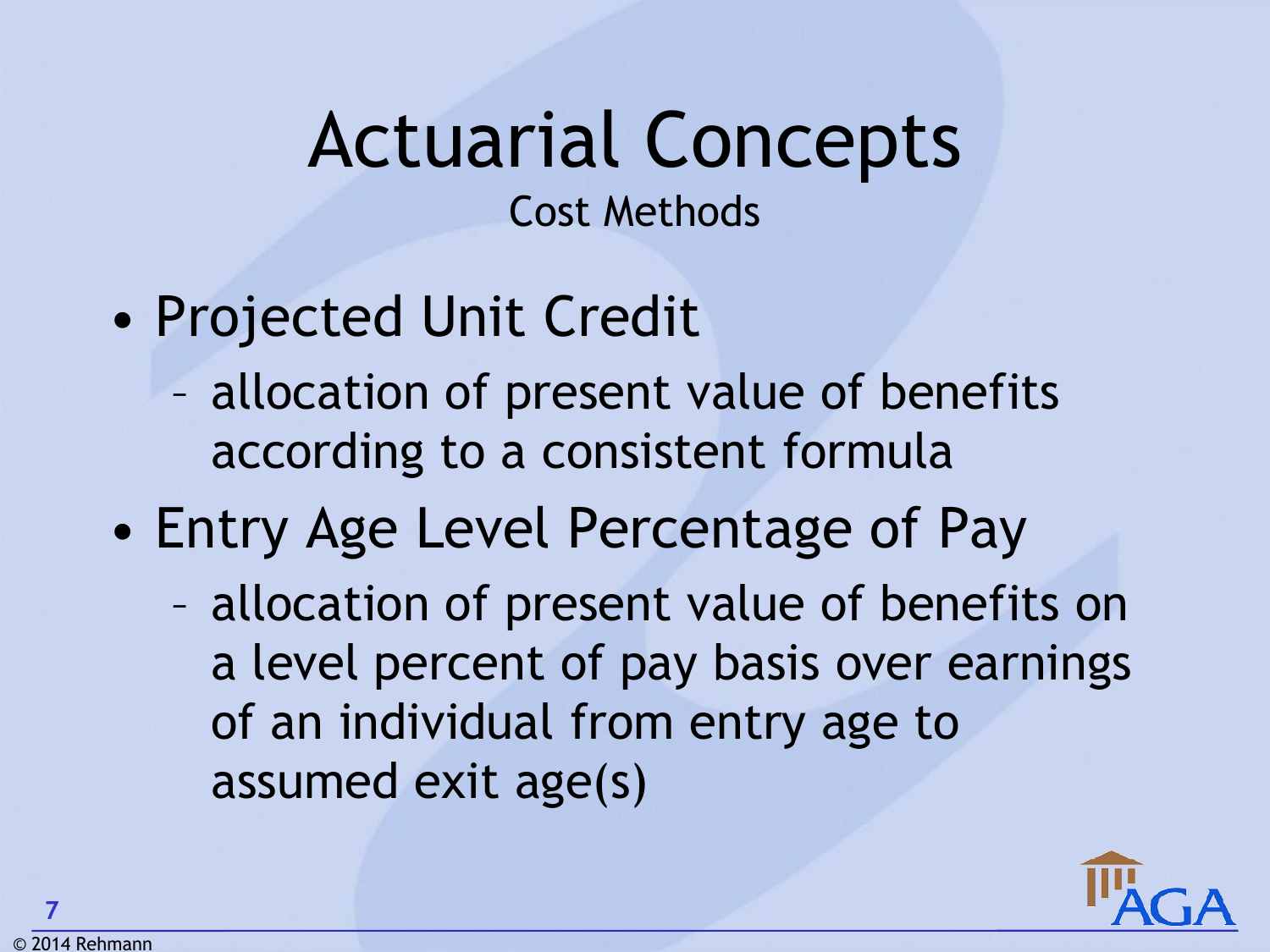### Actuarial Concepts Cost Methods

**Defined Benefit Cost Methods**

**6.5% Asset Return**



© 2014 Rehmann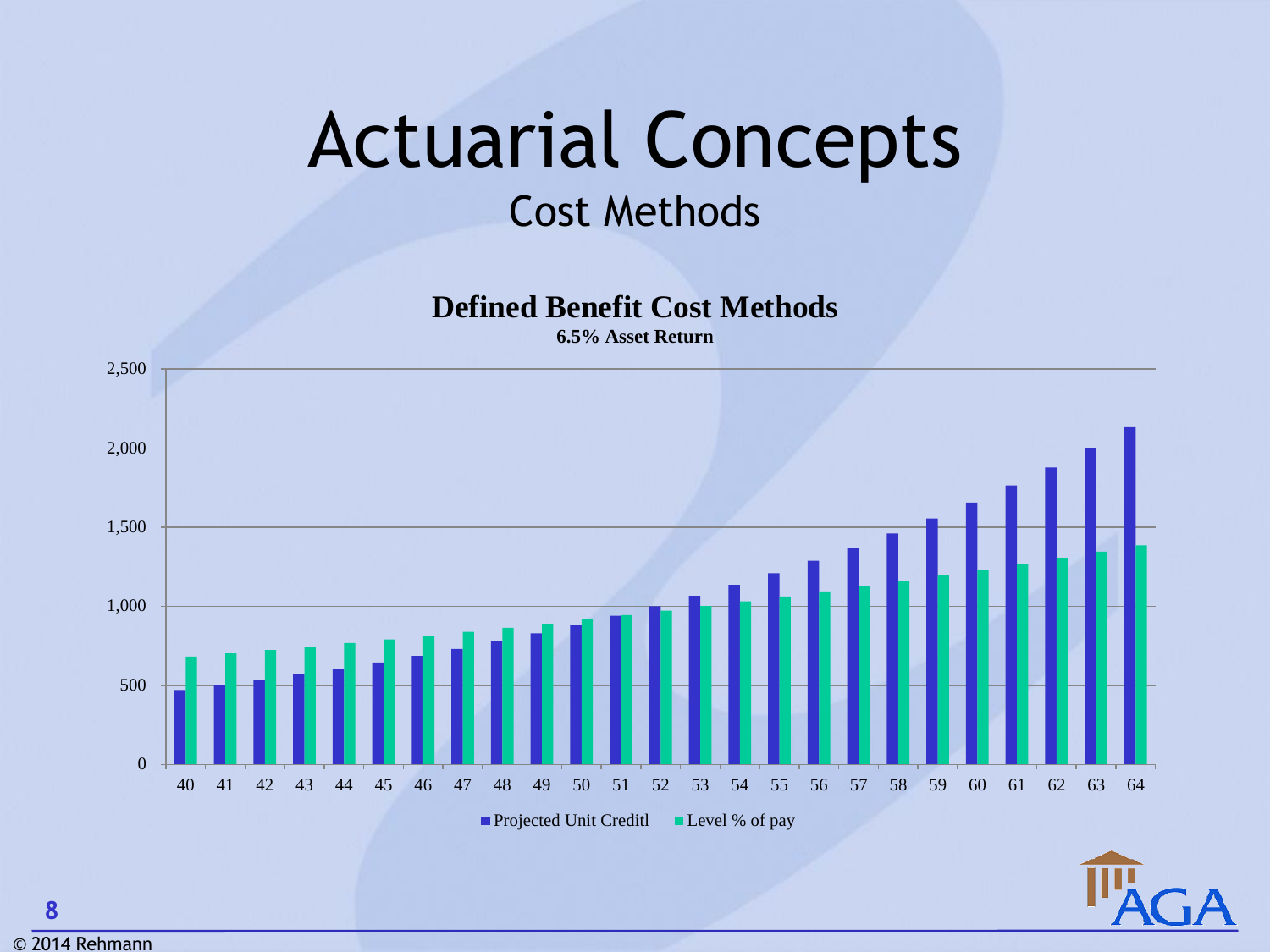#### Actuarial Concepts Actuarial Accrued (Pension) Liability

• That portion, as determined by a particular Actuarial Cost Method, of the Actuarial Present Value of pension plan benefits and expenses which is not provided for by future Normal Costs

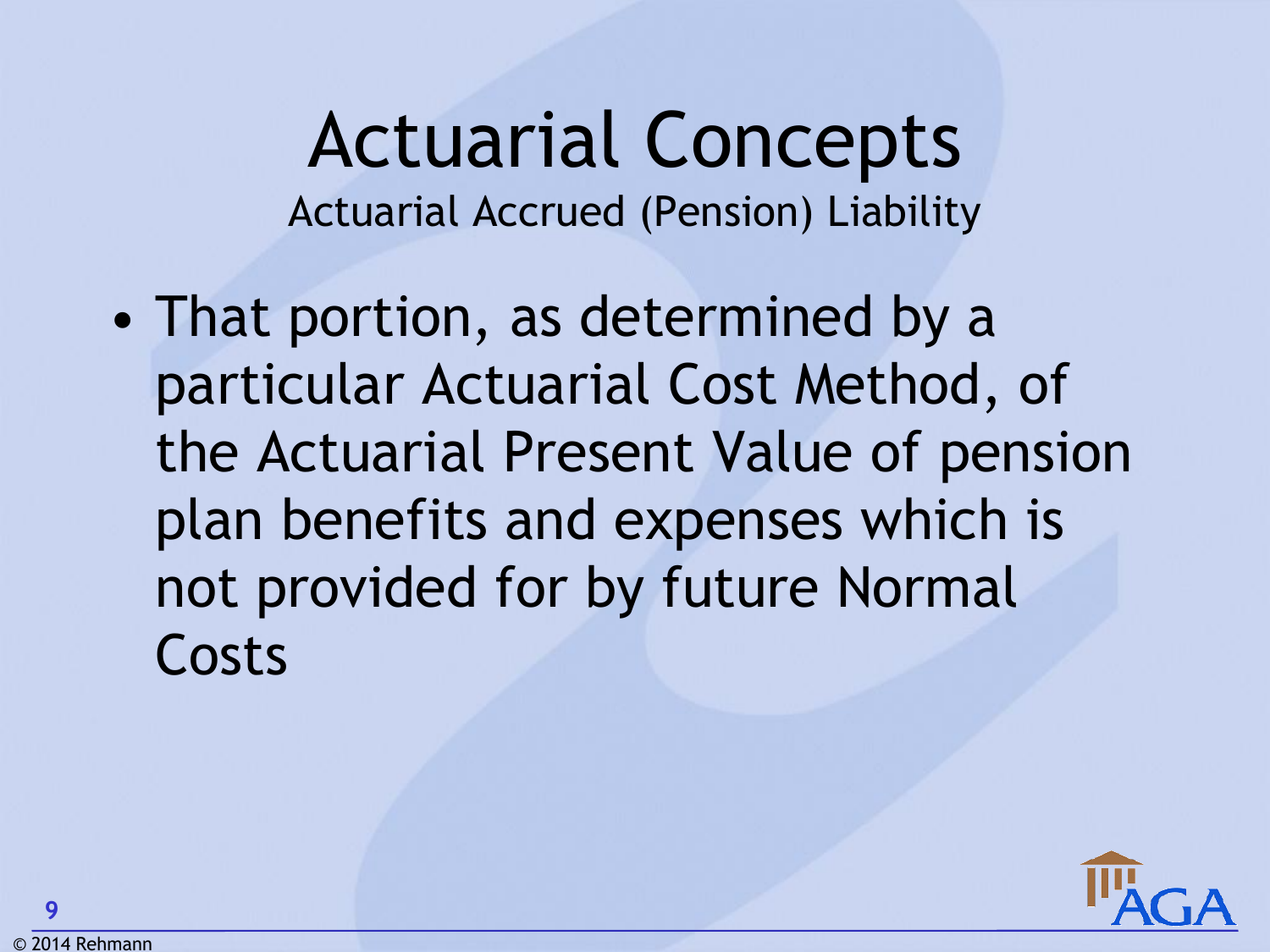### Actuarial Concepts Actuarial Accrued (Pension) Liability

**Liability by Cost Method**

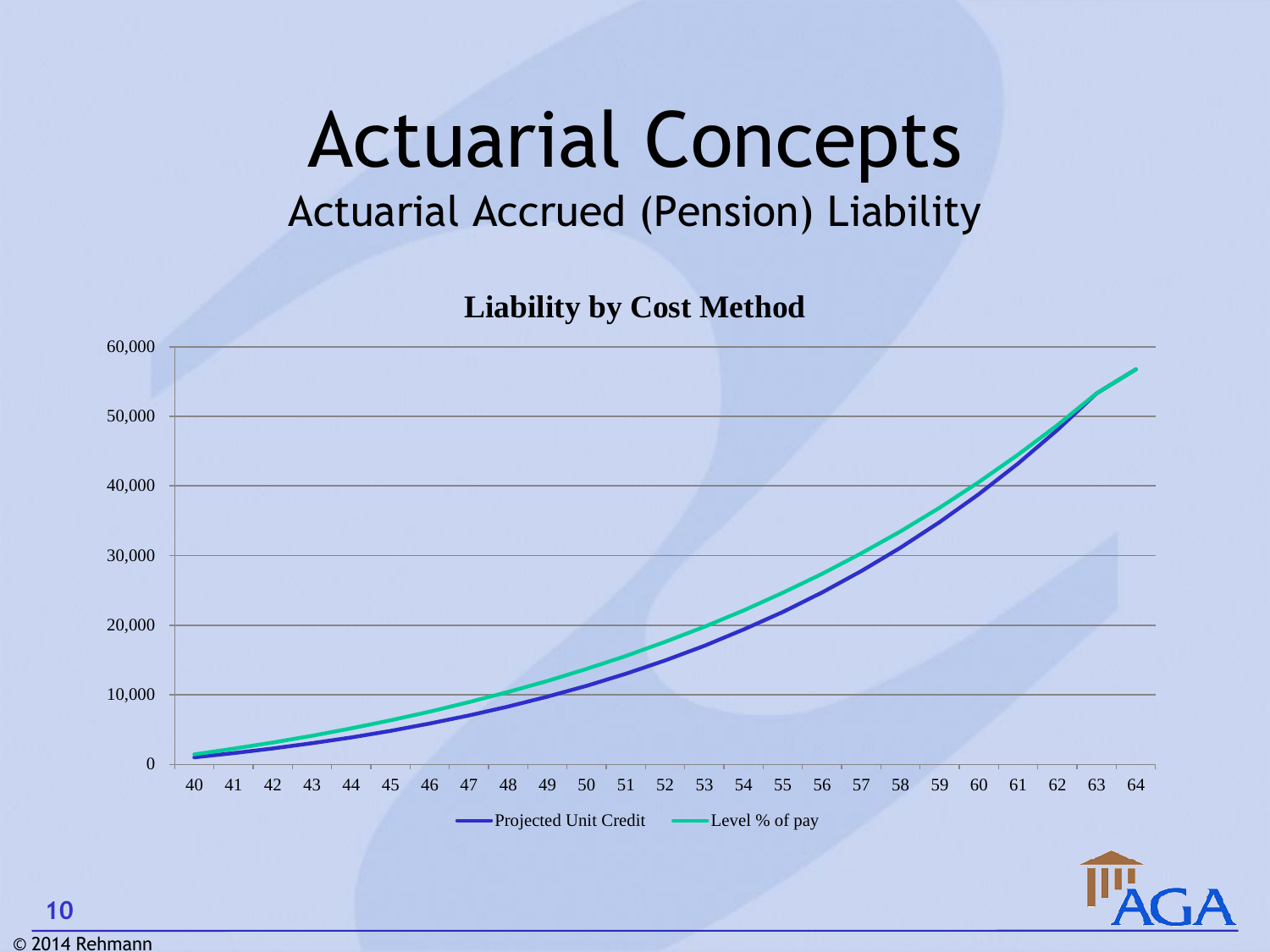Actuarial Concepts Unfunded Actuarial Accrued Liability

• Difference between actuarial liability and market related (actuarial) value of assets

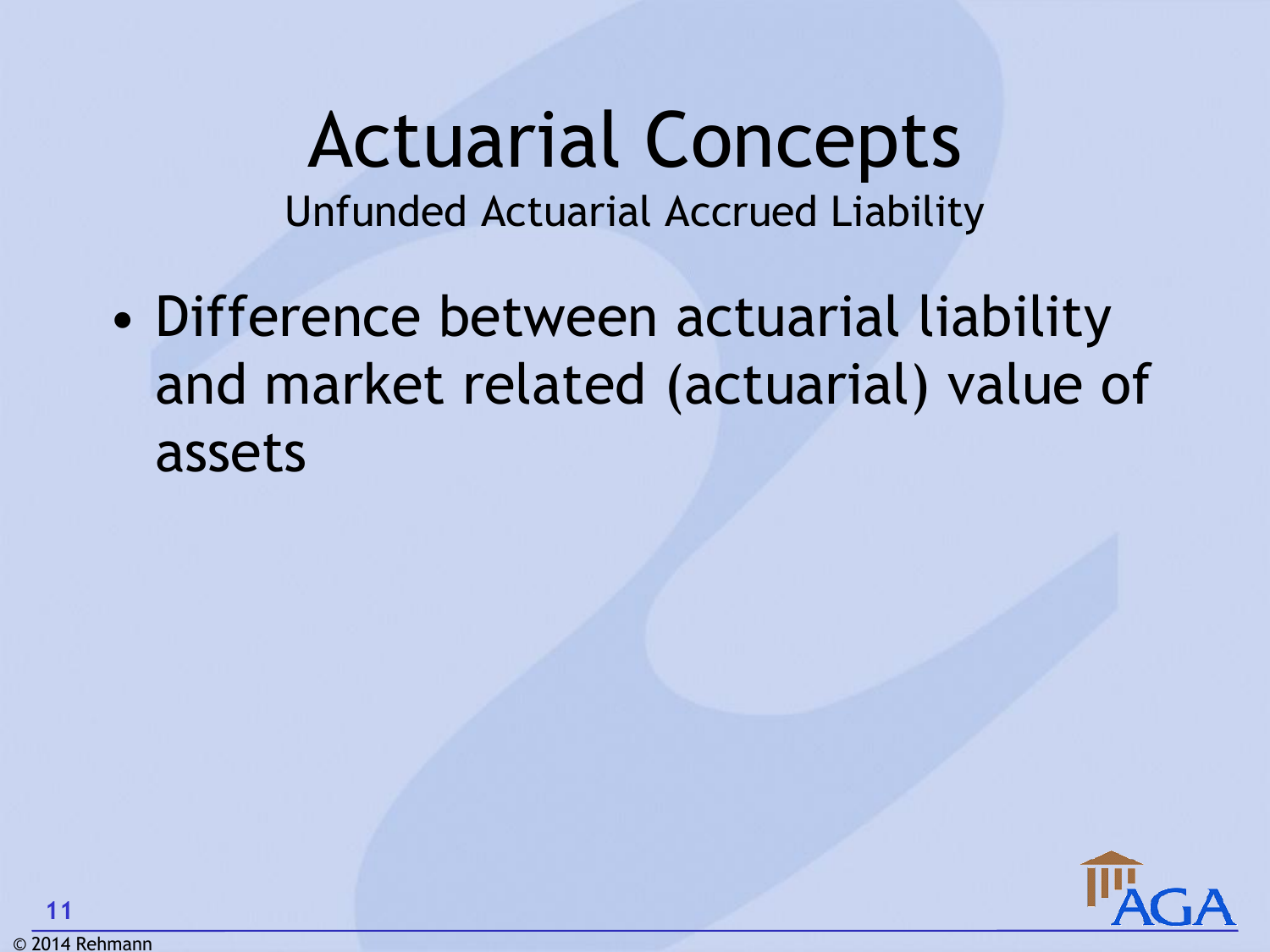#### Actuarial Concepts Unfunded Actuarial Accrued Liability

**Funded Status: Level % of Pay Measurement Projected Unit Credit Funding**

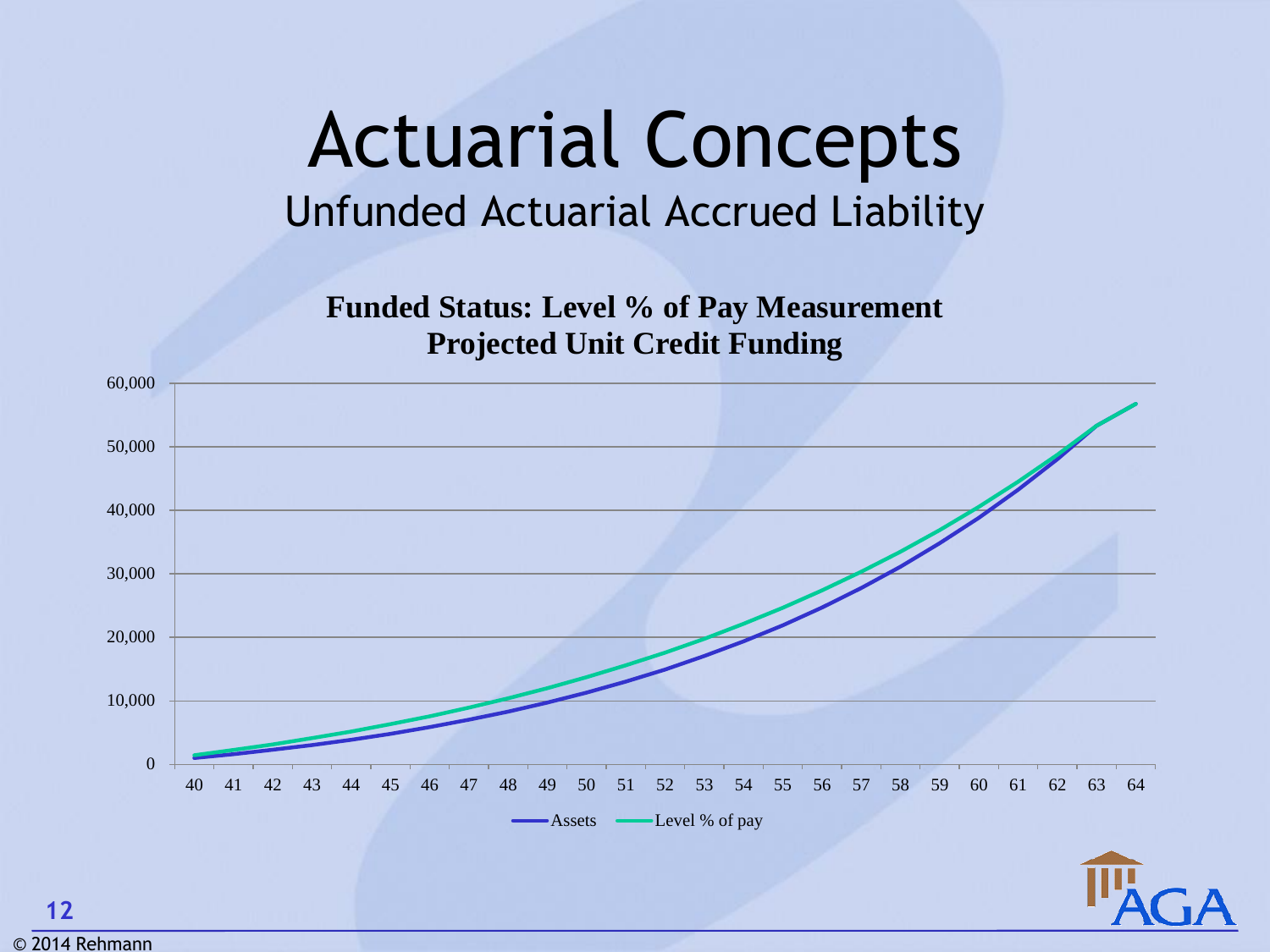#### Actuarial Concepts Unfunded Actuarial Accrued Liability

**Impact of Asset Return/Discount Rate Assmp 6.5% v 4.5%**





© 2014 Rehmann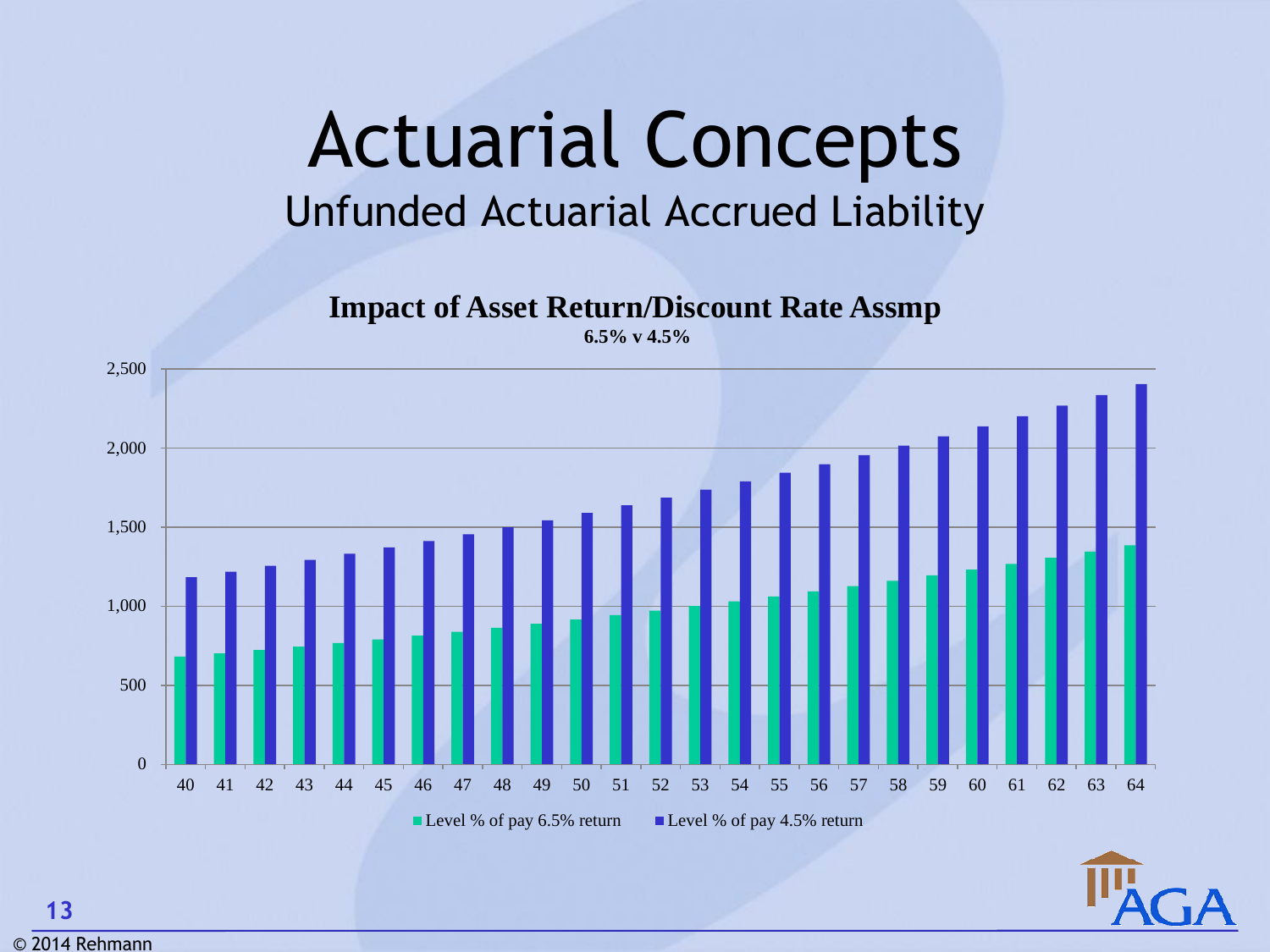### Actuarial Concepts Normal (Service) Cost

• Allocation of a portion of the present value of future benefits to one year of service

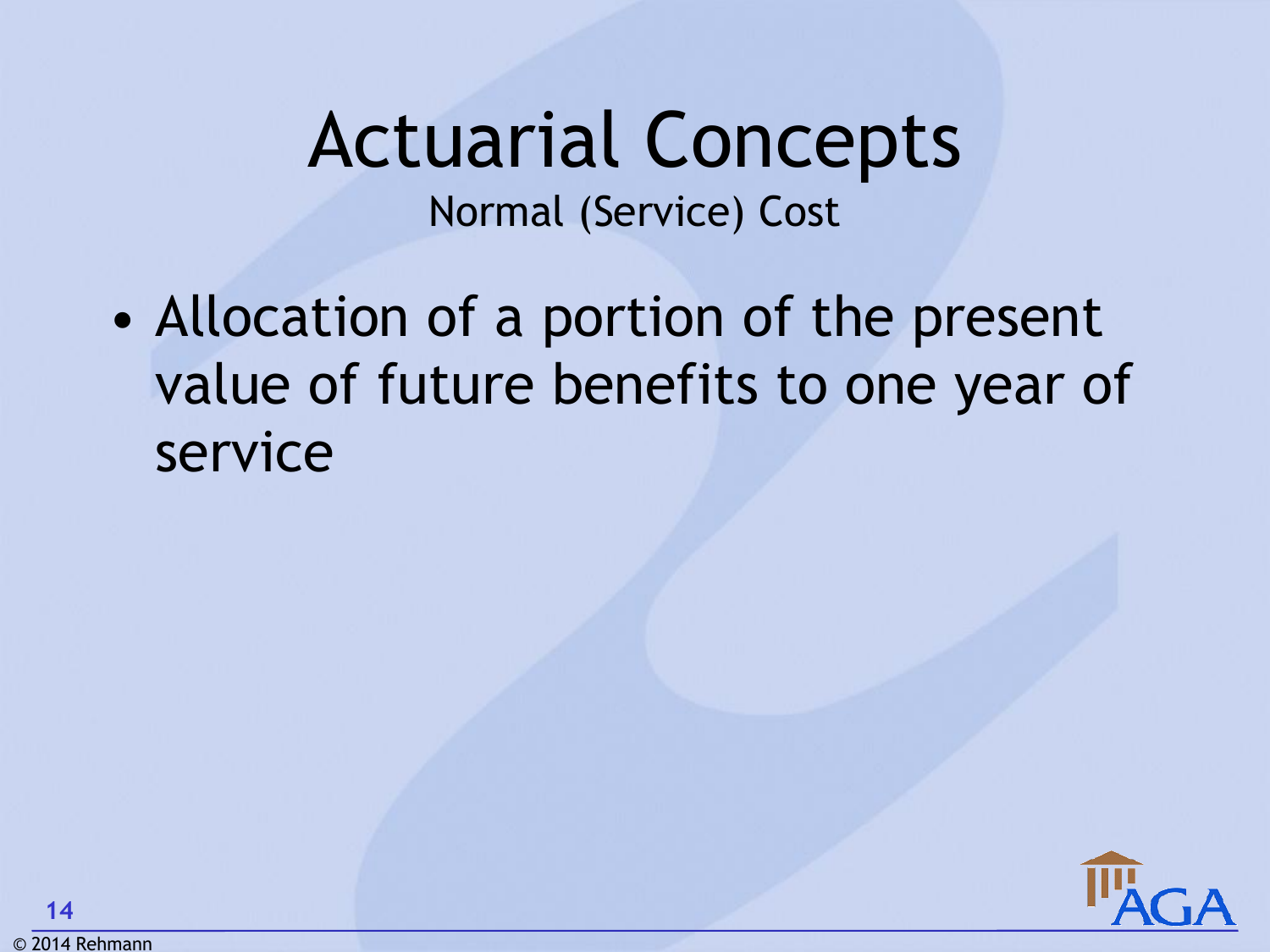### Actuarial Concepts Amortization of Unfunded Actuarial Liability

• Recognition of a portion of the unfunded actuarial liability over a future period (fixed number or years, average future service, etc.)

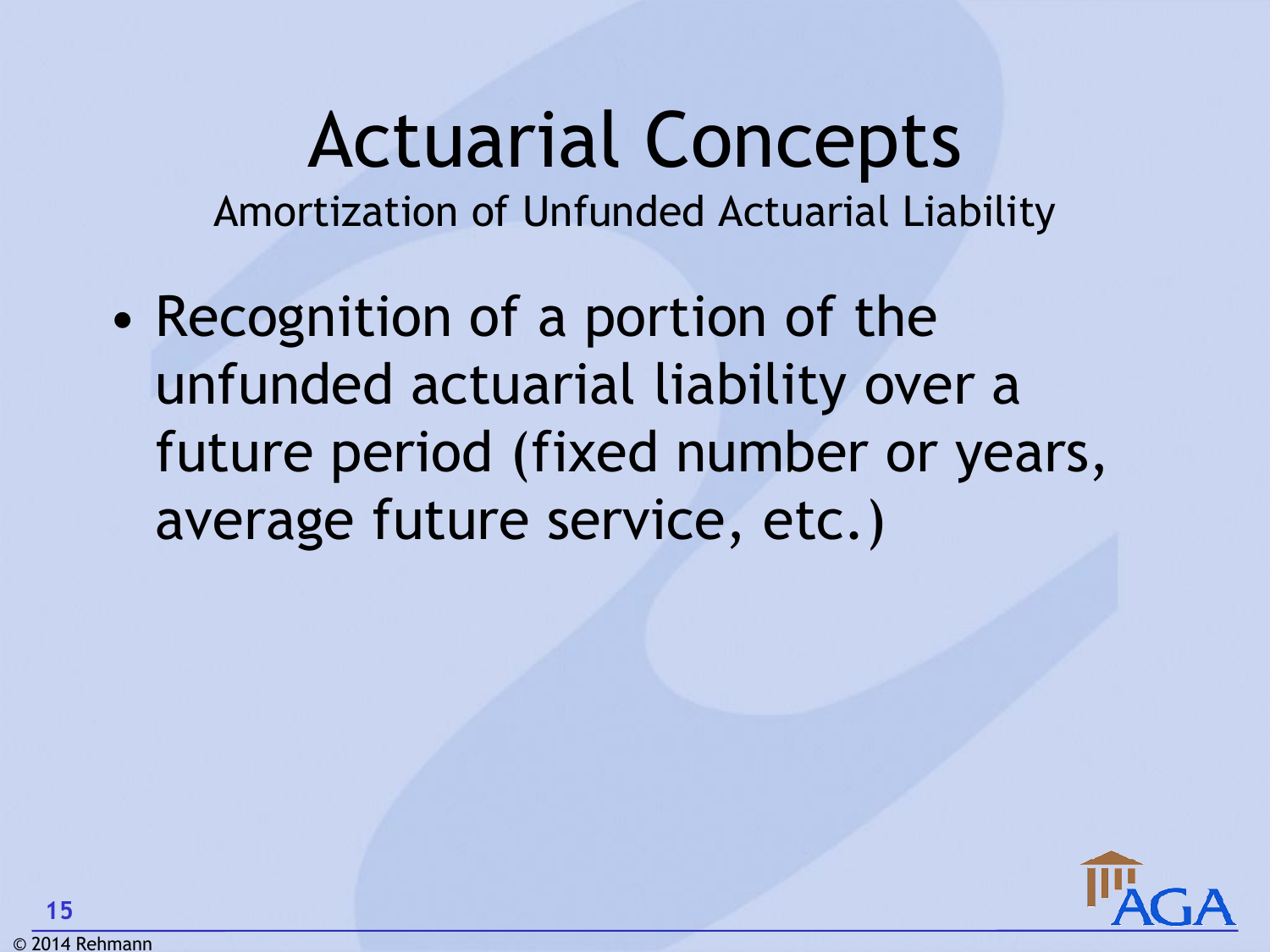### GASB's Objective Statements 67/68

- Accountability for resources provided for pension benefits
	- What does the plan owe participants and how well is it positioned to honor those commitments?

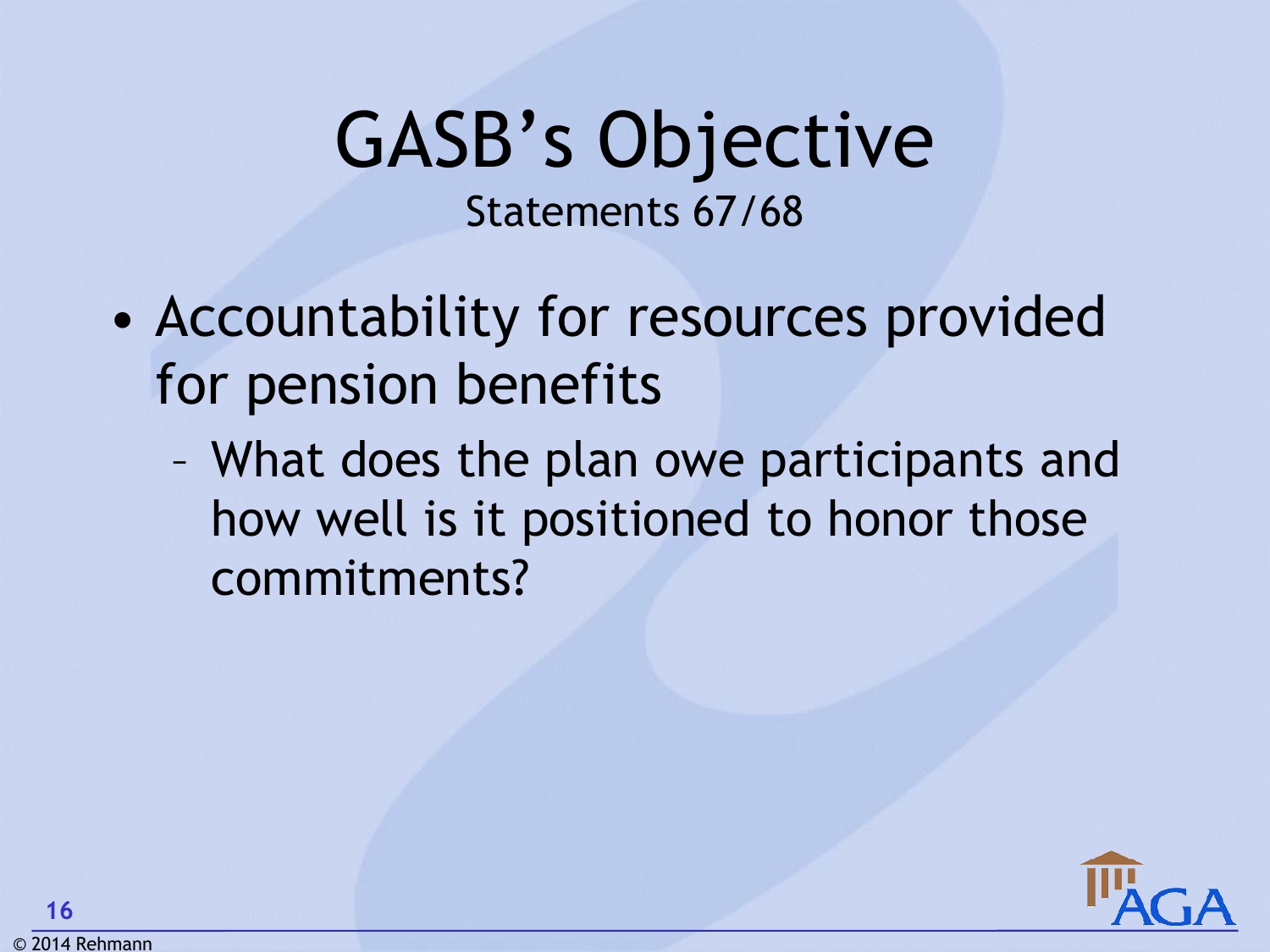## Overview of GASB 68

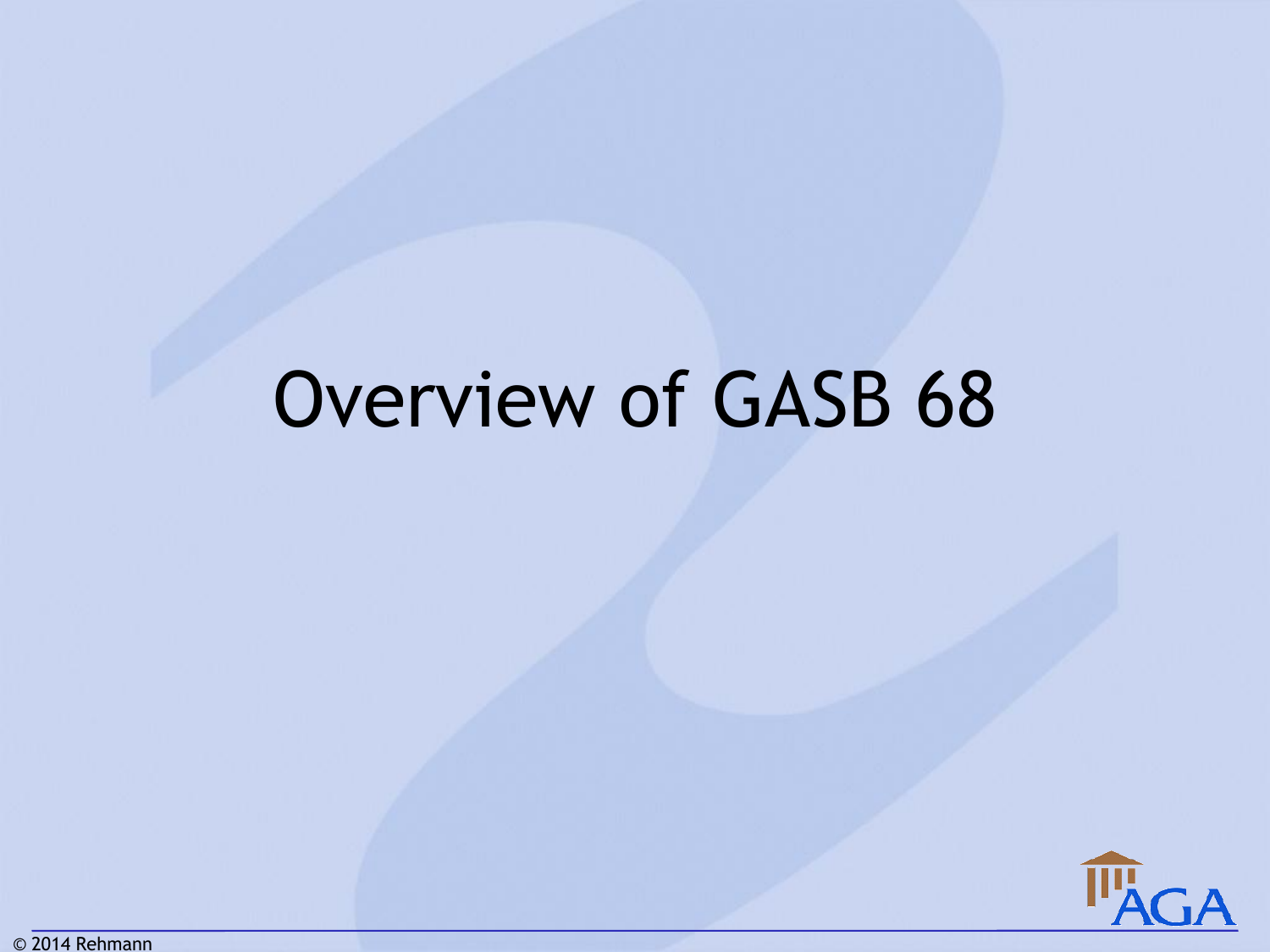## GASB Statement 67/68

The New Pension Standards

- GASB 67
	- Applies to the financial statements of pension plans (pension trust funds)
	- Effective 06/30/2014
- GASB 68
	- Applies to the financial statements of employers providing pension benefits
	- Effective 06/30/2015

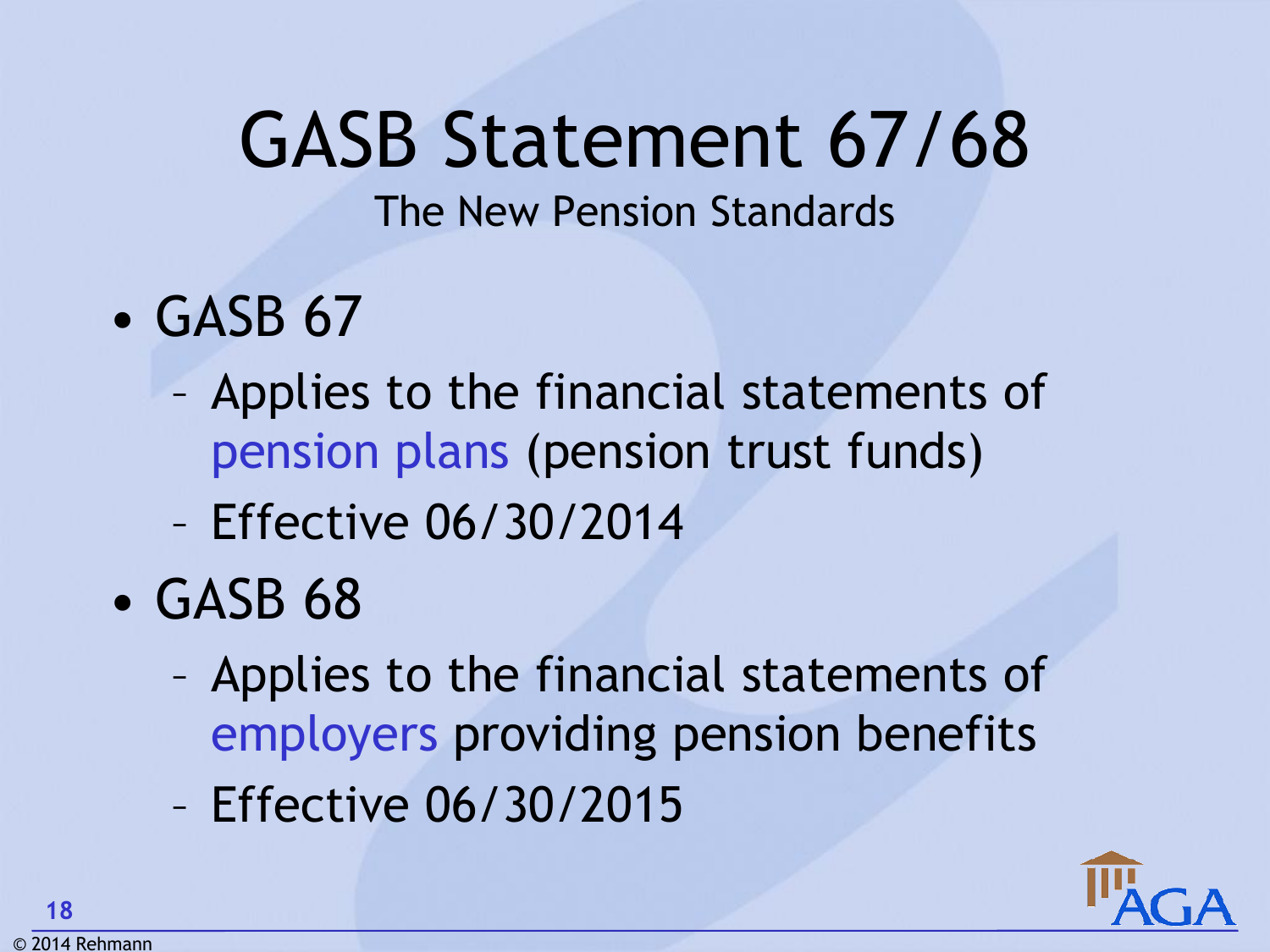#### • Pensions

- Retirement income and benefits (other than healthcare) provided through a pension plan
- Other postemployment benefits (OPEB)
	- All postemployment healthcare benefits
	- Postemployment benefits other than retirement income not administered by a pension plan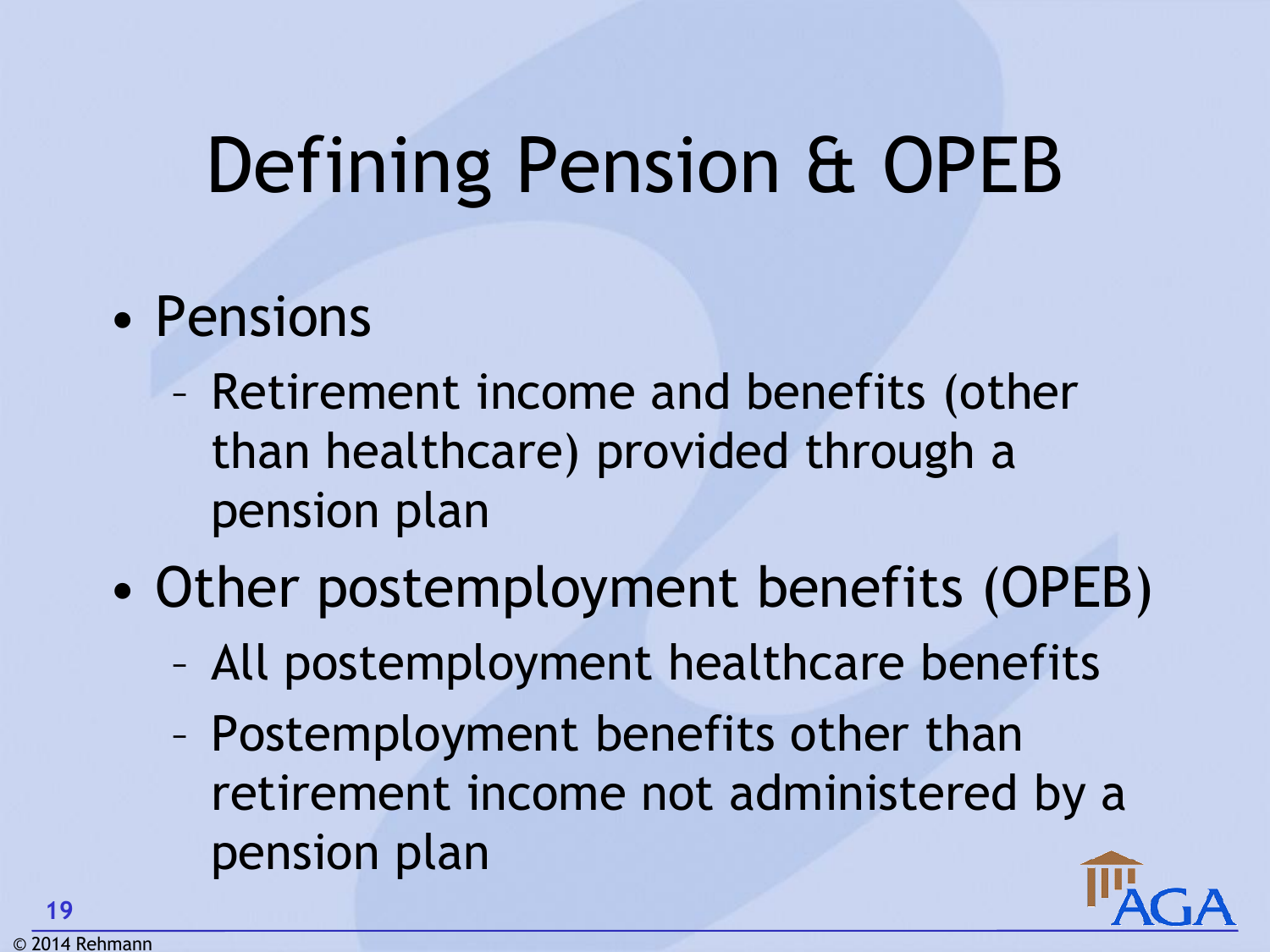- Two broad types of pension plans:
	- Defined benefit (DB)
		- Benefits are defined by plan terms (either a specific dollar amount, or calculated based on age, years of service, compensation, etc.)
		- No individual accounts by plan member
		- Primary focus of GASB 68

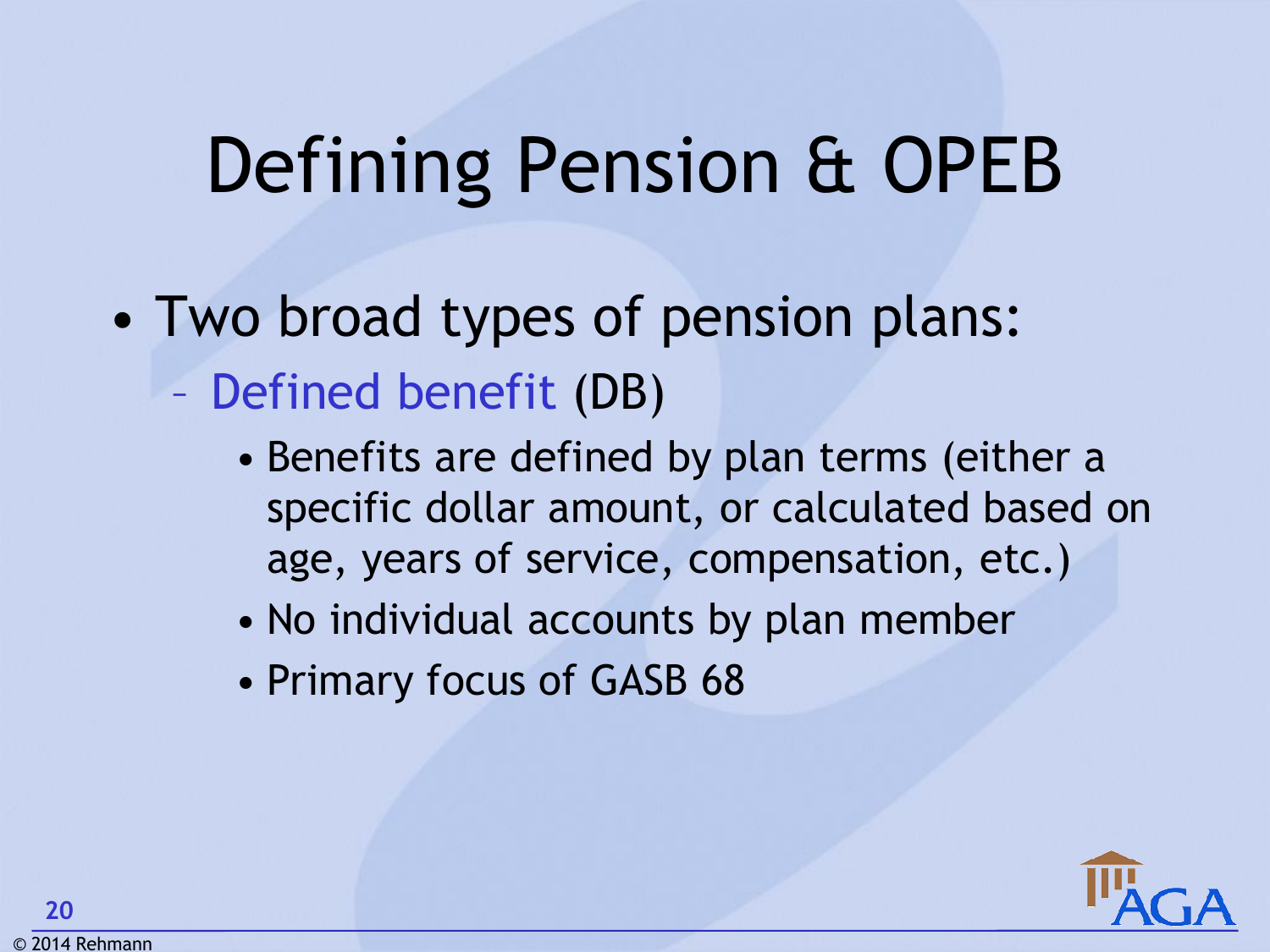- Two broad types of pension plans:
	- Defined contribution (DC)
		- Individual account for each plan member
		- Identify the employer contributions to be made in each period of service
		- Benefits are limited to contributions made and the earnings thereon
		- Little changed by GASB 68

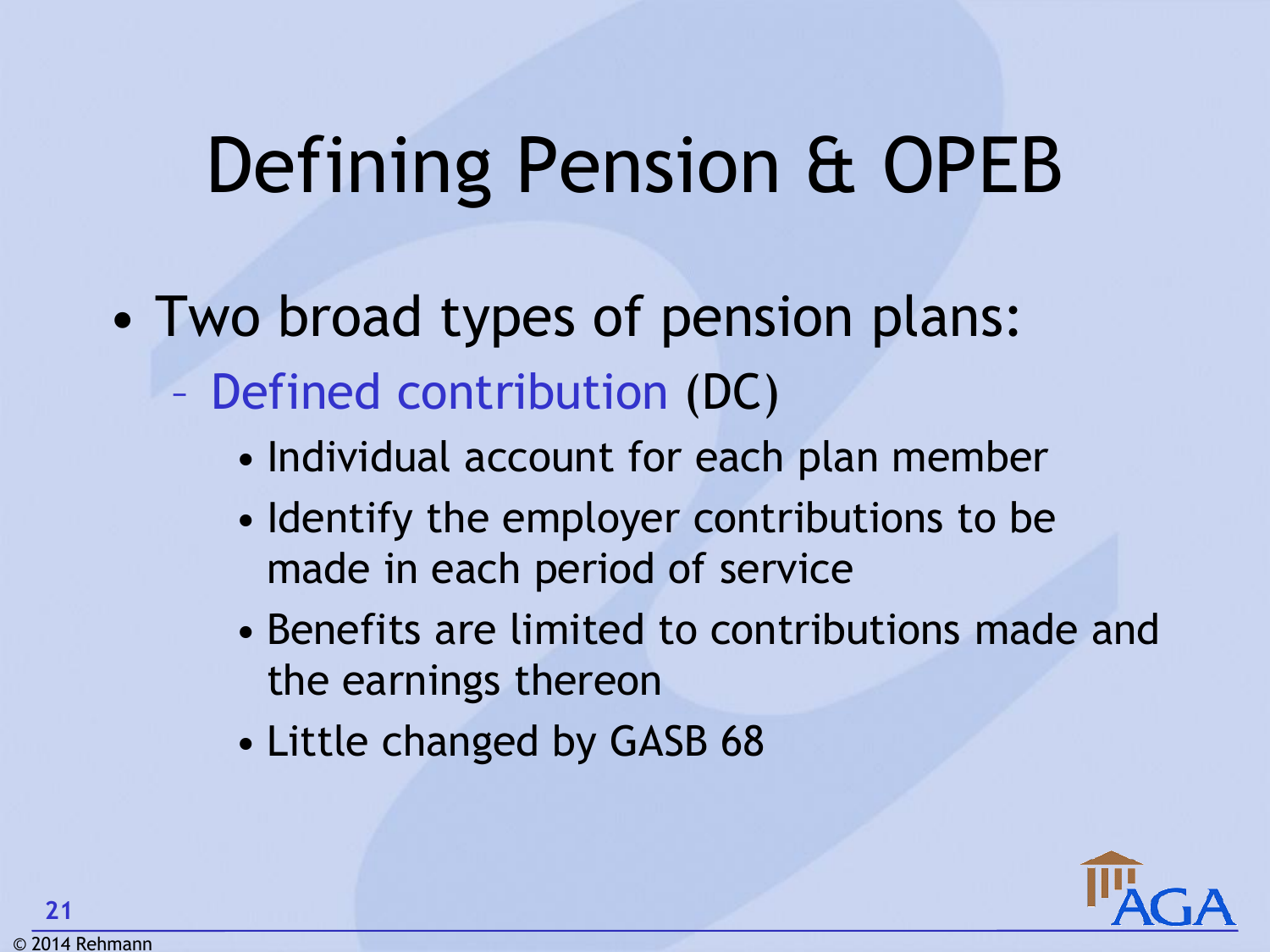- Three types of defined benefit plans:
	- Single-employer pension plan
		- A primary government and its component units may be considered to be one employer
	- Agent multiple-employer pension plan
		- Assets are pooled, but each employer's share is legally available to pay the benefits of only its employees

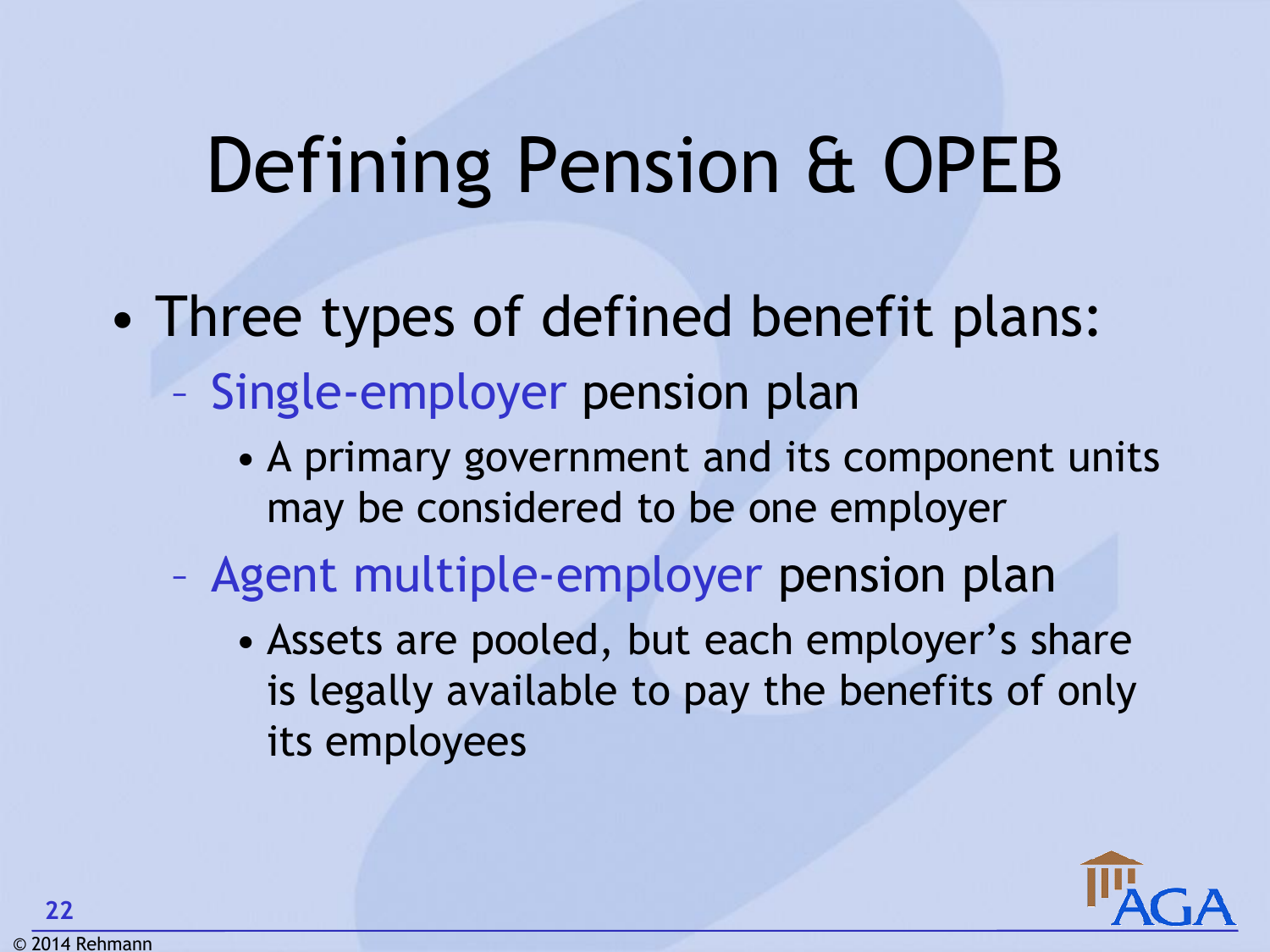- Three types of defined benefit plans:
	- Cost-sharing multiple-employer pension plan
		- Assets are pooled, and may be used to pay benefits of the employees of any participating employer

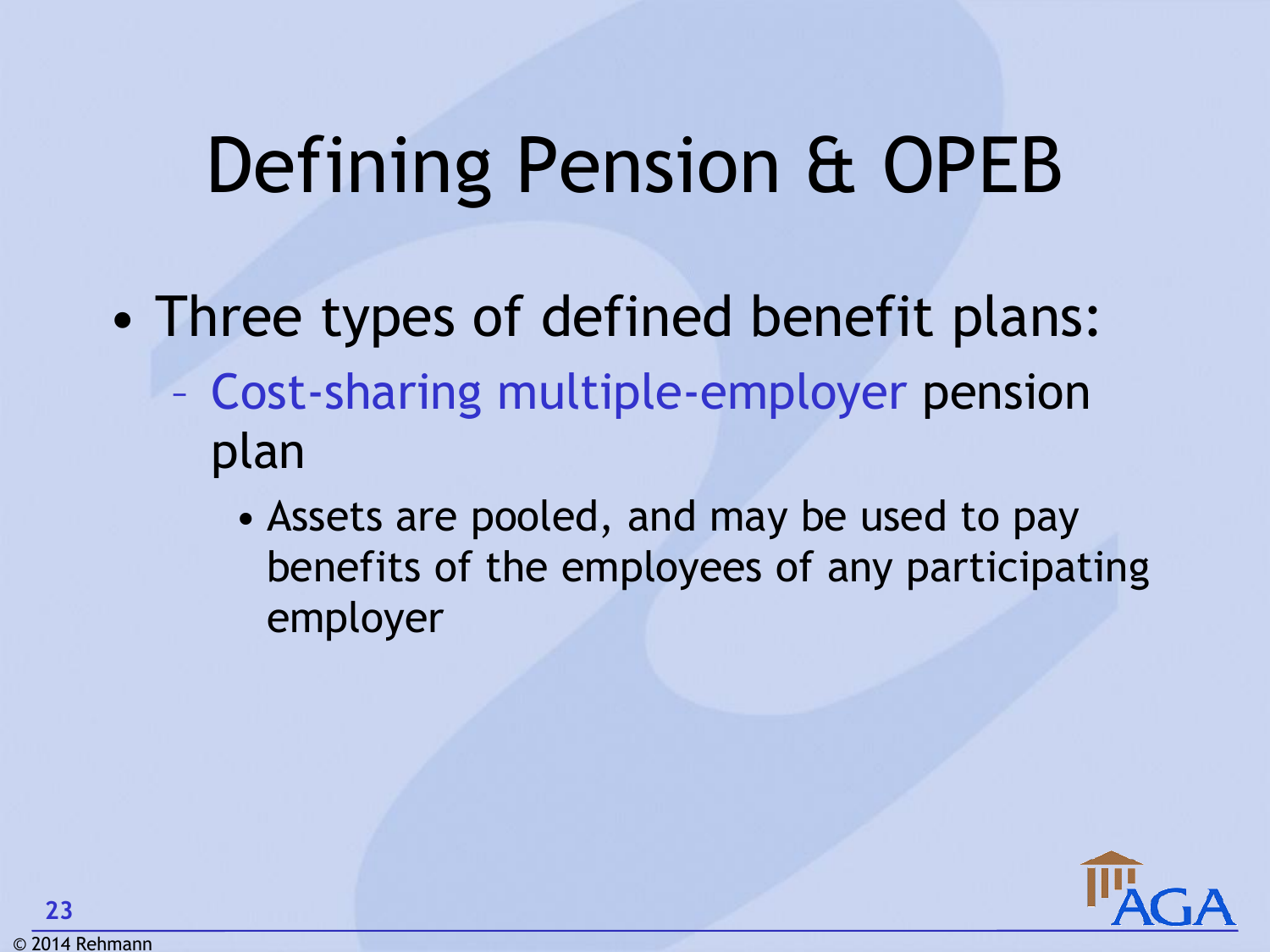## GASB Statement 67/68

#### The New Pension Standards

- New term: net pension liability
	- Recorded by the employer (not the plan)
	- Equal to the actuarially determined total pension liability, less the net position of the pension trust fund
	- Recorded in full accrual financial statements (certain portions are deferred and amortized)

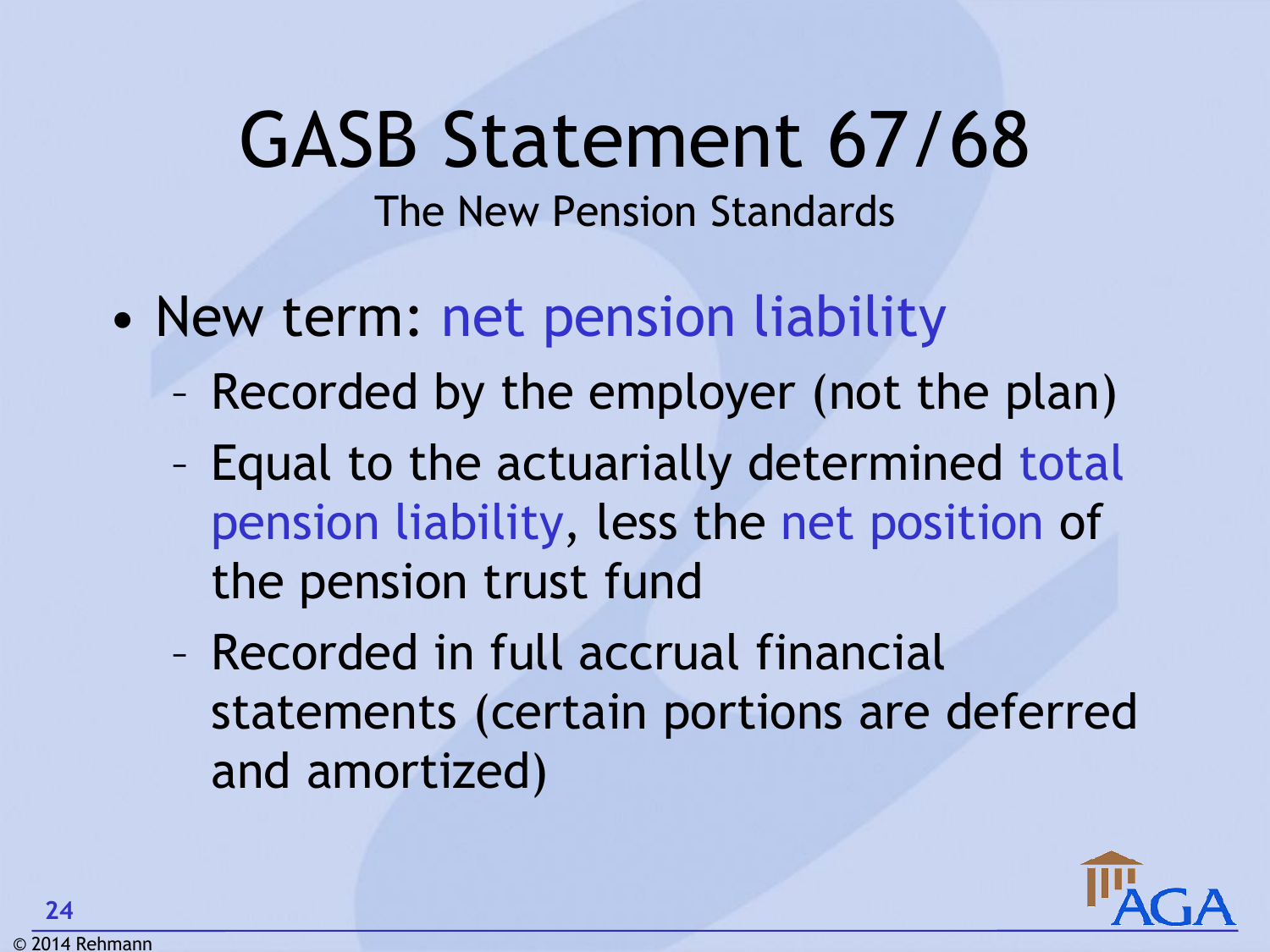- Project future benefits
- Discount to present value
- Attribute present value to specific periods

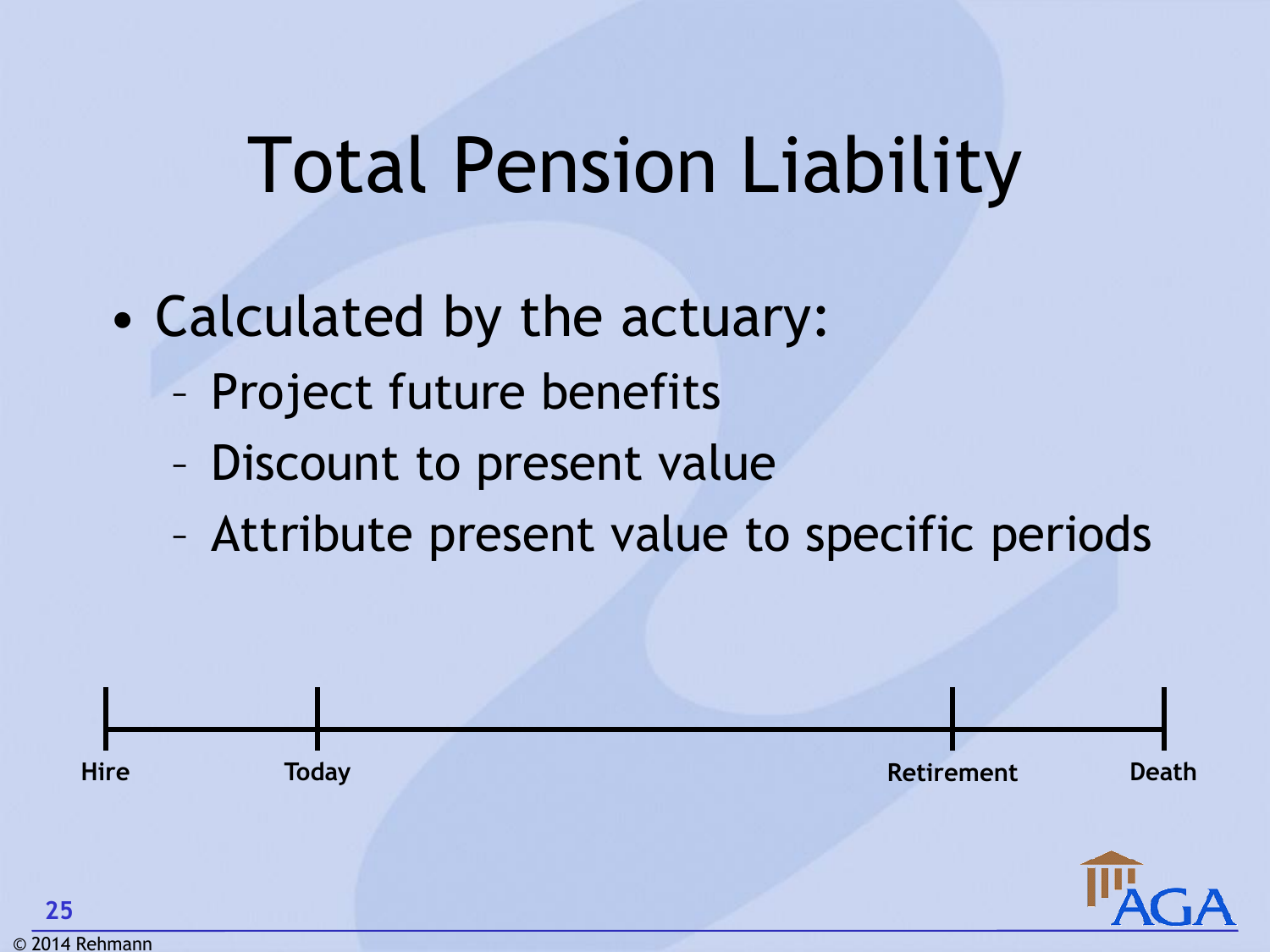- Project future benefits
- Discount to present value
- Attribute present value to specific periods

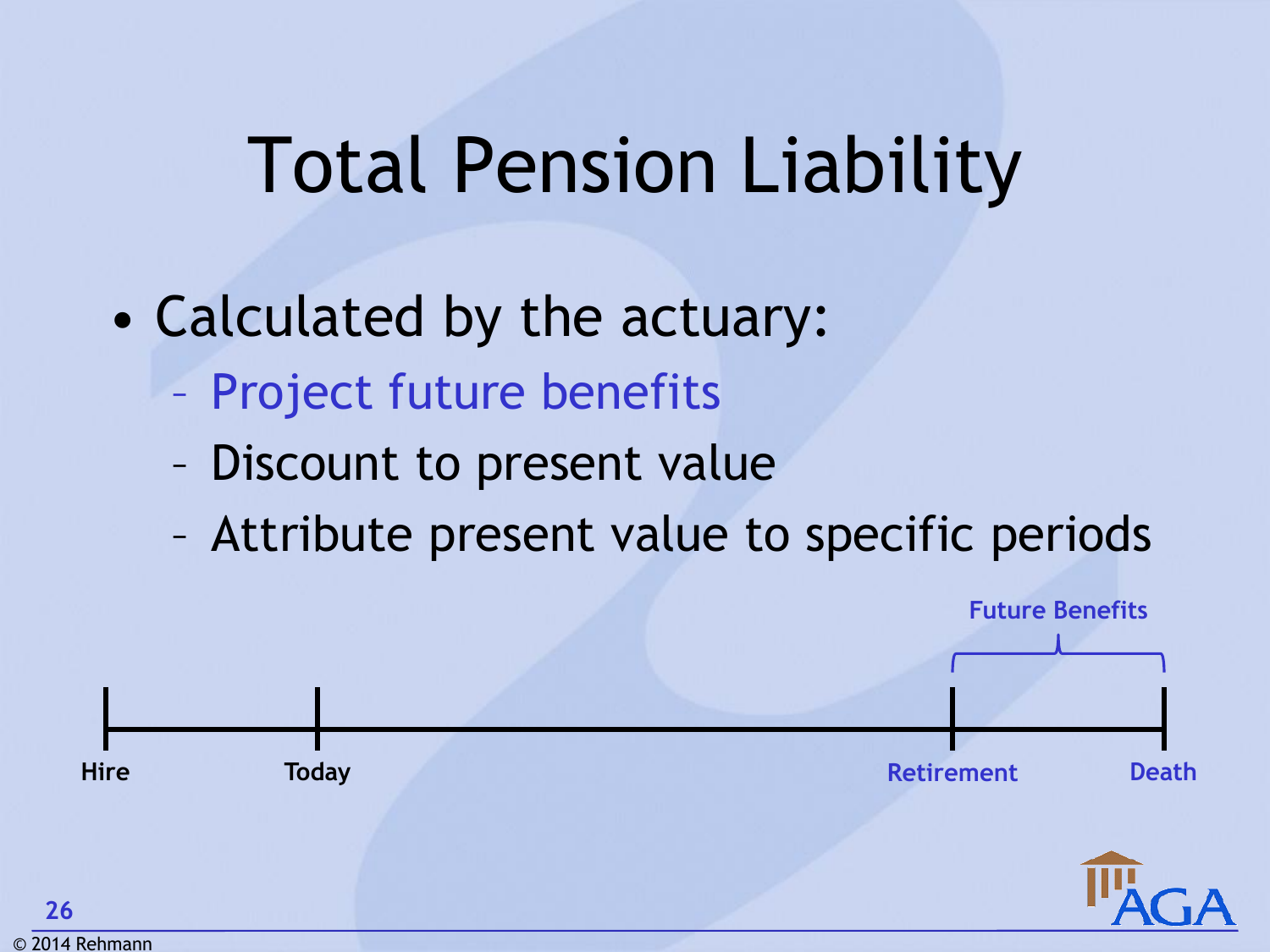- Project future benefits
- Discount to present value
- Attribute present value to specific periods

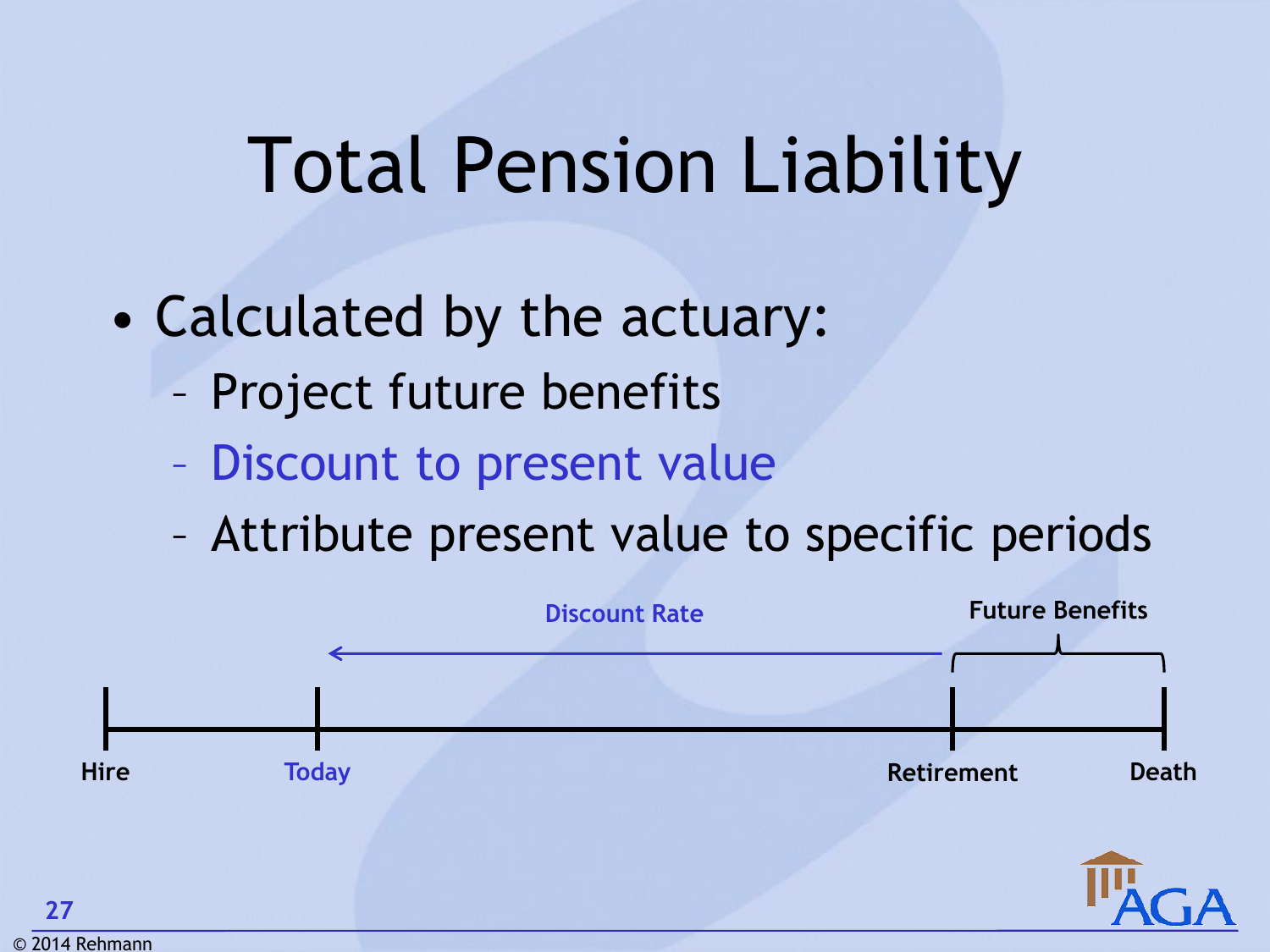- Project future benefits
- Discount to present value
- Attribute present value to specific periods

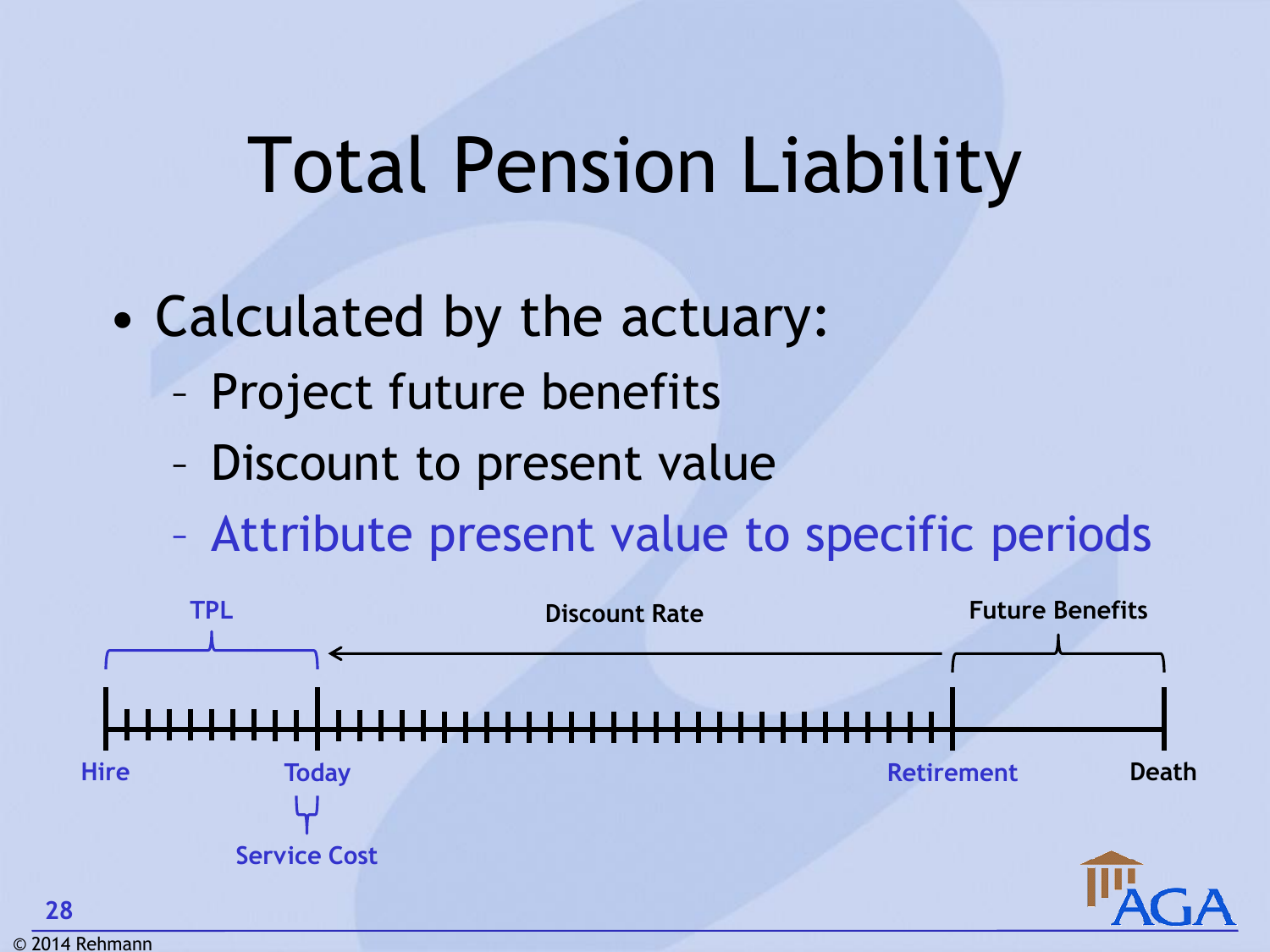- Actuarial cost method
	- GASB 25/27 allowed for use of one of six actuarial cost methods
	- GASB 67/68 requires use of the Entry Age Level % of Pay cost method
	- If currently using a method other than Entry Age Level % of Pay, the funded status of the plan will change

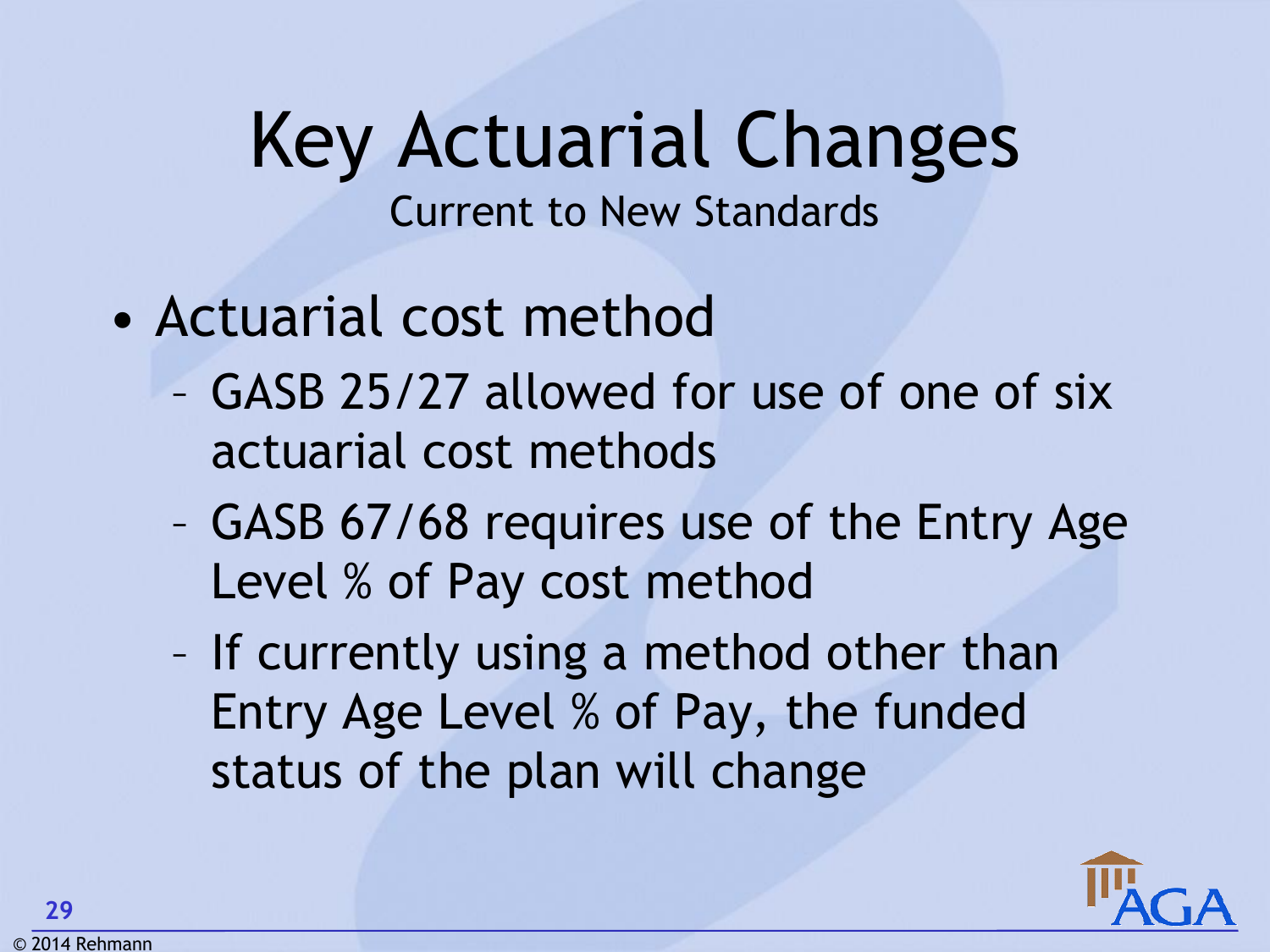- Expected return/discount rate
	- GASB 25/27 based on current or expected long-term rates of return
	- GASB 67/68 requires calculating a single blended rate
		- Expected rate of return (sufficient assets)
		- AA 20 year muni bond rate (insufficient assets)
	- A lower discount rate produces a higher liability and vice versa

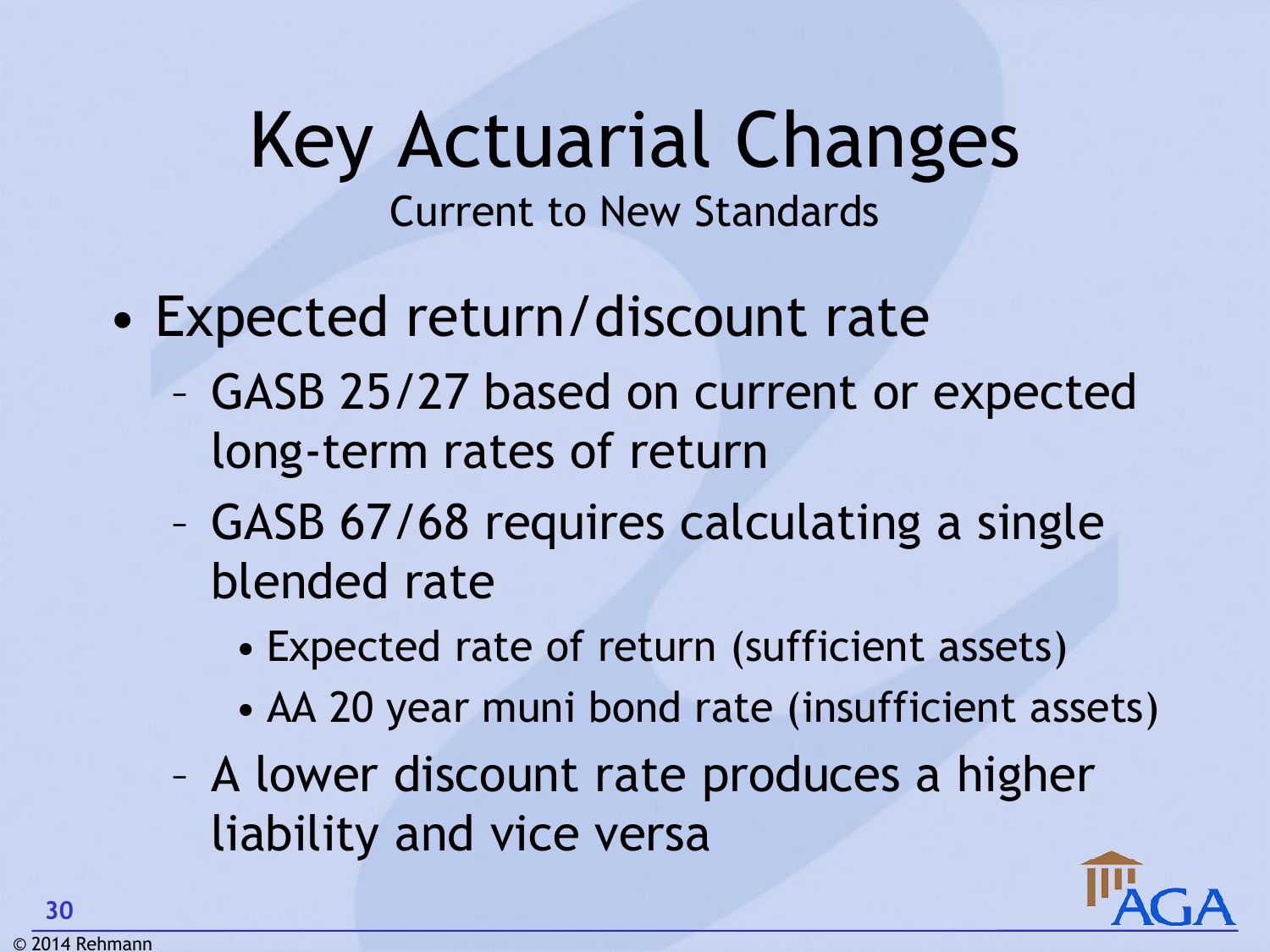Current to New Standards

- Annual Cost
	- GASB 27 required calculation of a "Annual Required Contribution (ARC)" equal to the service cost plus amortization of the unfunded actuarial liability
	- GASB 68 requires calculation of Pension Expense equal to the change in the net pension liability with adjustments for deferred recognition of some gains/losses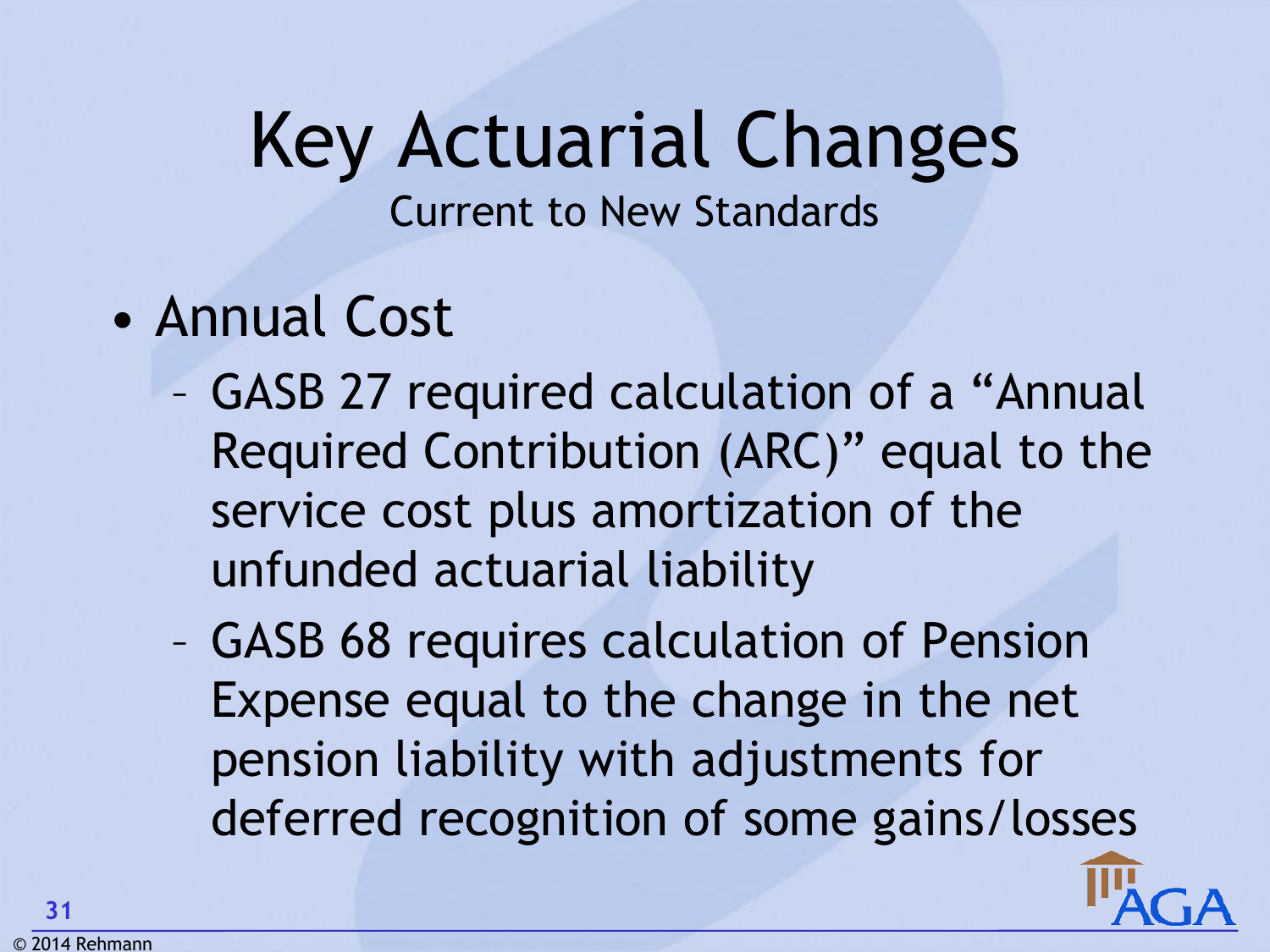- Asset method
	- GASB 27 permitted an actuarial asset method that smoothed gains and losses
	- GASB 68 requires market value of assets

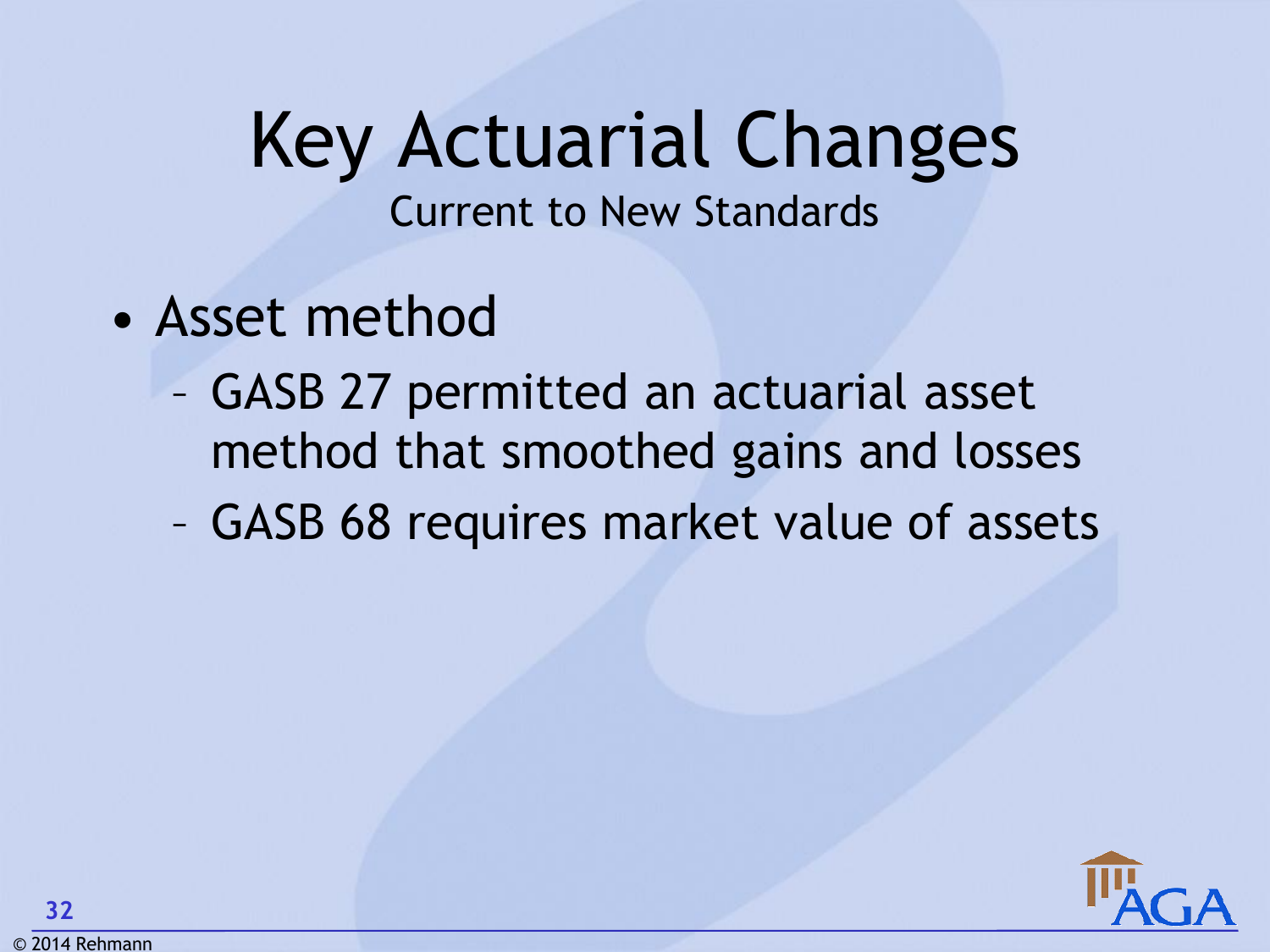- Amortization of unfunded liability
	- GASB 27 permitted wide latitude in amortization periods
	- GASB 68 requires:
		- Plan changes immediately
		- Assets returns other than expected 5 years
		- Other actuarial liability gains and losses average future service

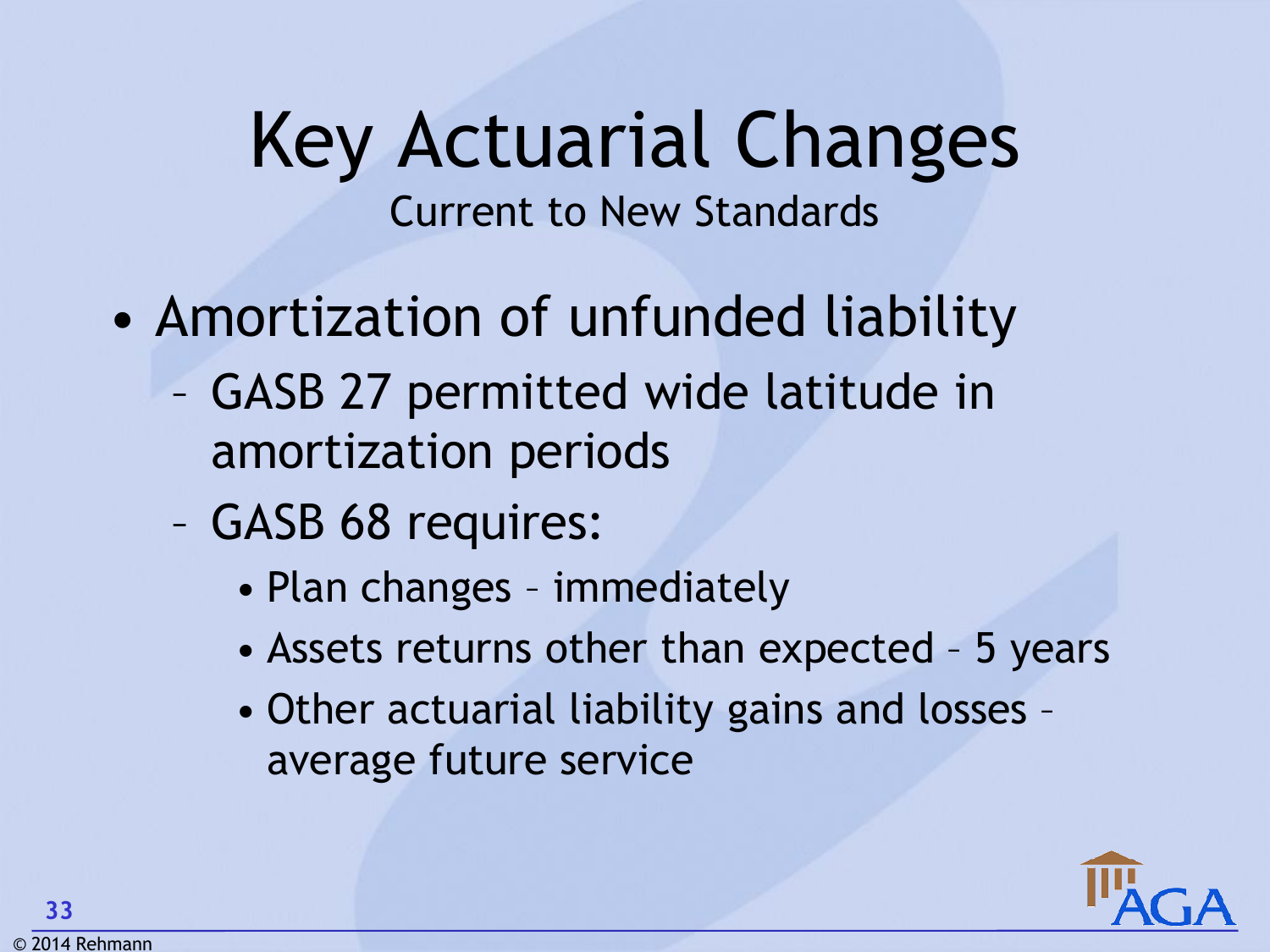- Assumptions used
	- Largely consistent with funding approach
	- Discount rate may differ
	- Sensitivity analysis (calculate the TPL  $\pm 1\%$ of the selected discount rate)
	- Auditors may need to apply greater scrutiny

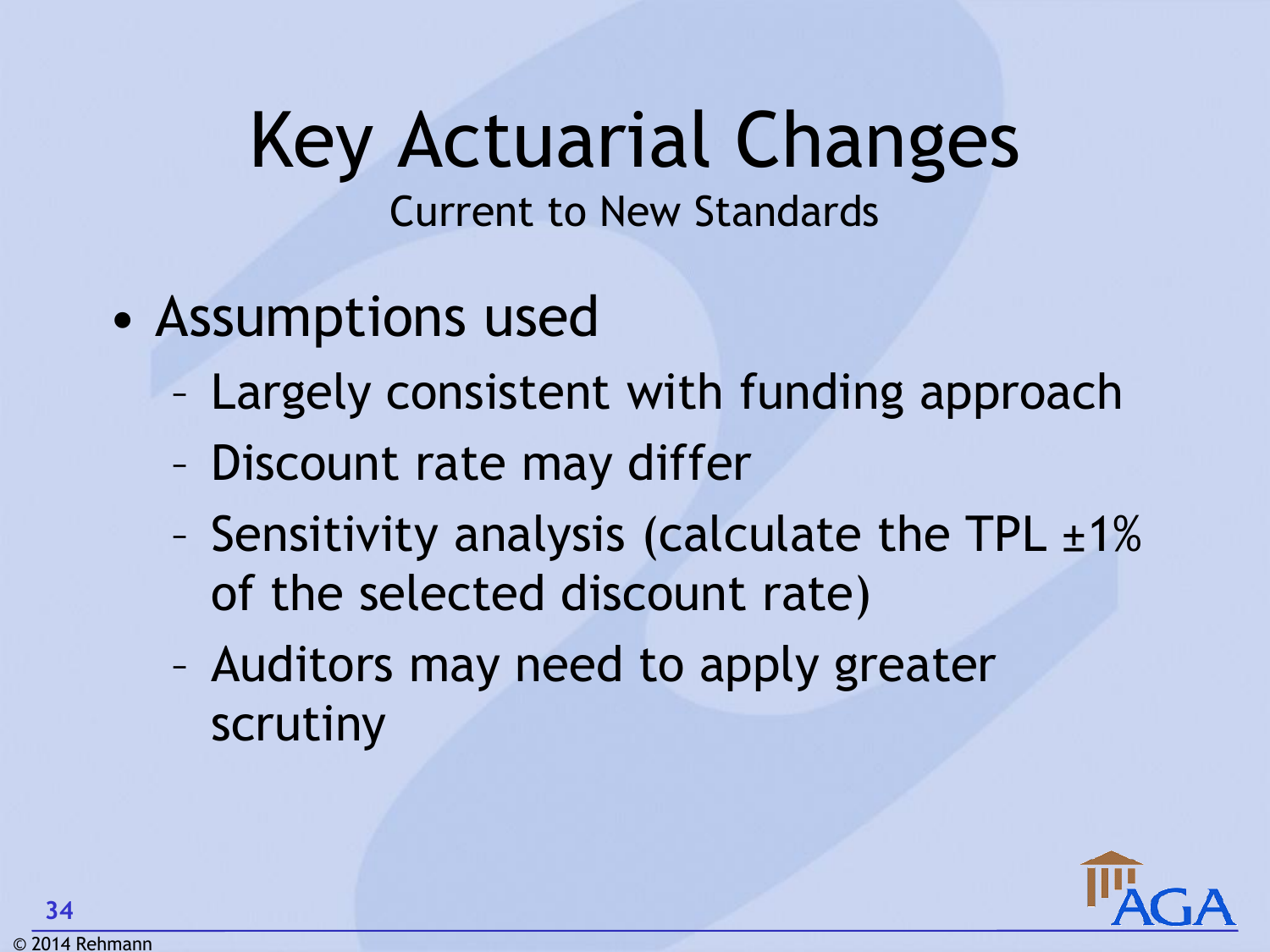## Sample Discount Rate

|                           |            | Long-term           | Money    |  |
|---------------------------|------------|---------------------|----------|--|
|                           |            | Expected            | Weighted |  |
|                           | Target     | <b>Real Rate of</b> | Rate of  |  |
|                           | Allocation | Return              | Return   |  |
|                           |            |                     |          |  |
| Domestic equity           | 46%        | 5.4%                | 2.48%    |  |
| International equity      | 21%        | 5.5%                | 1.16%    |  |
| <b>Fixed income</b>       | 26%        | 1.3%                | 0.34%    |  |
| <b>Real estate</b>        | 6%         | 4.5%                | 0.27%    |  |
| Cash                      | 1%         | 0.0%                | 0.00%    |  |
|                           |            |                     |          |  |
|                           | 100%       |                     | 4.25%    |  |
|                           |            |                     |          |  |
| Inflation                 |            |                     | 3.50%    |  |
|                           |            |                     |          |  |
| Investment rate of return |            |                     | 7.75%    |  |



**35**

© 2014 Rehmann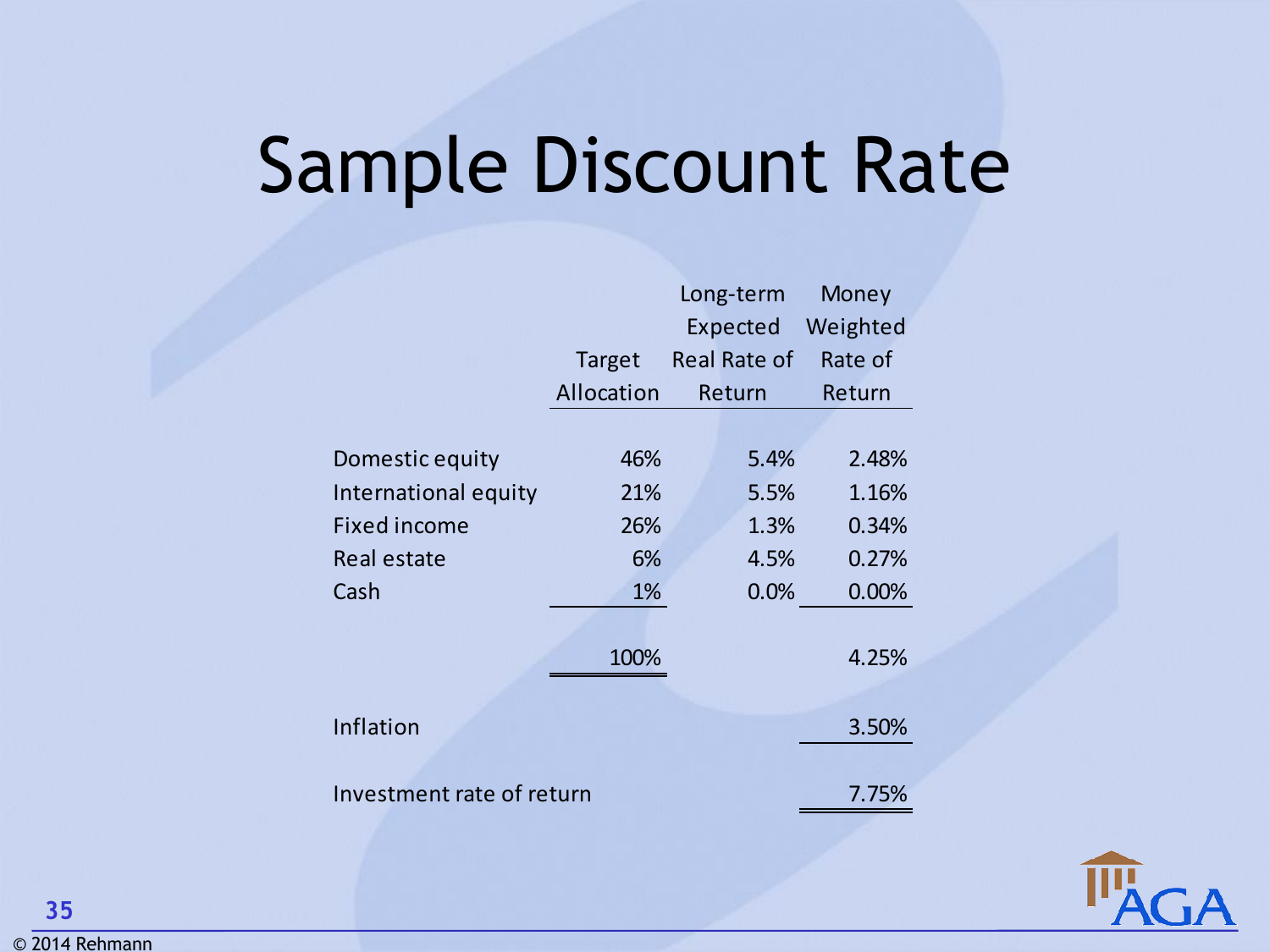## Net Pension Liability

- Total pension liability less net position of the pension trust fund
	- Single employer and agent multipleemployer plans record NPL and disclose information for the plan
	- Cost-sharing plans record pro-rata share of overall plan amounts

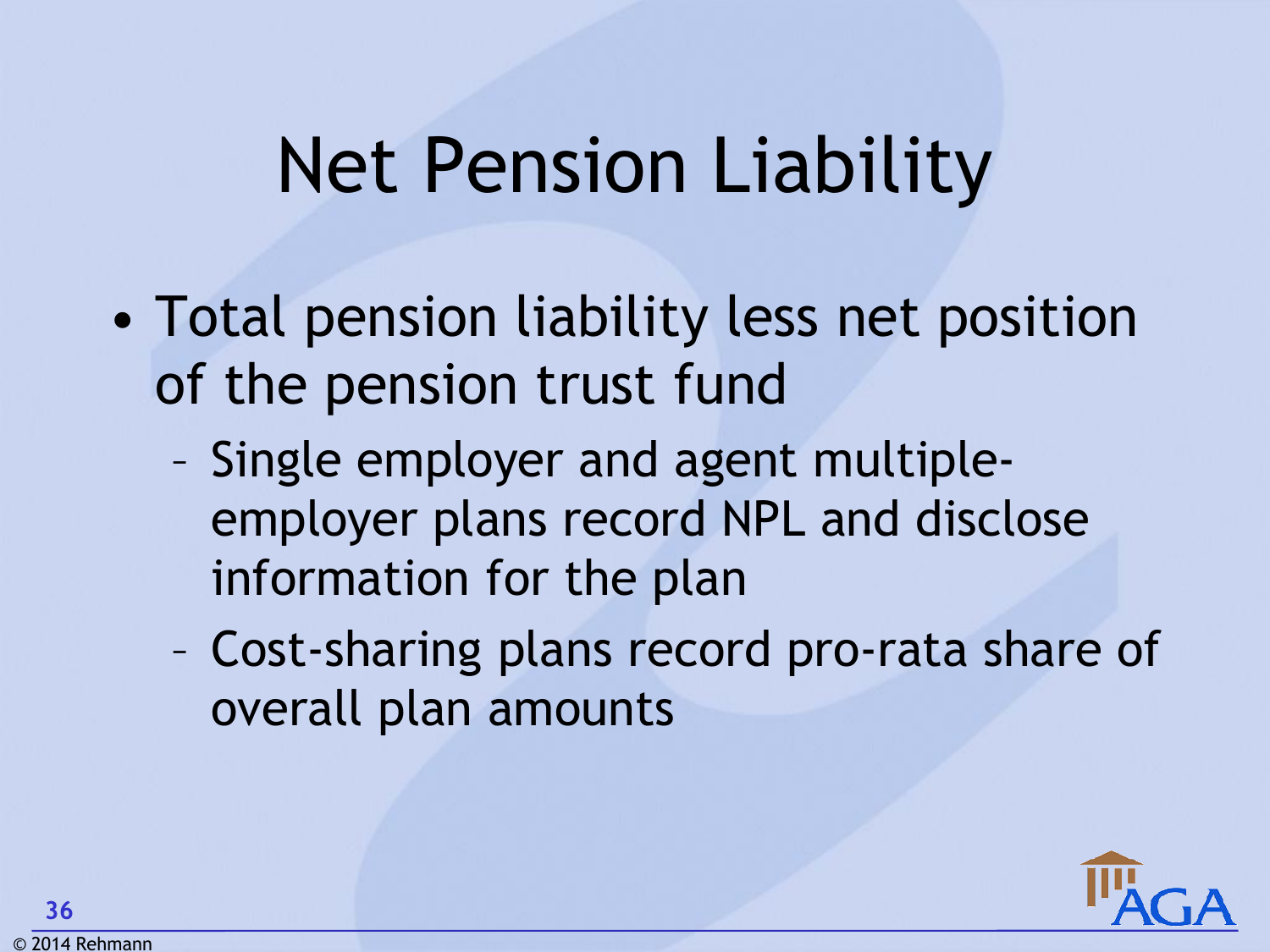## Changes in the NPL

|                                     | Increase (decrease)                            |            |                                                     |            |                                                     |            |
|-------------------------------------|------------------------------------------------|------------|-----------------------------------------------------|------------|-----------------------------------------------------|------------|
|                                     | <b>Total Pension</b><br><b>Liablity</b><br>(a) |            | <b>Plan Fiduciary Net</b><br><b>Position</b><br>(b) |            | <b>Net Pension</b><br><b>Liability</b><br>$(a)-(b)$ |            |
|                                     |                                                |            |                                                     |            |                                                     |            |
|                                     |                                                |            |                                                     |            |                                                     |            |
|                                     |                                                |            |                                                     |            |                                                     |            |
| Balances at 06/30/x8                | $\varsigma$                                    | 2,853,455  | $\ddot{\varsigma}$                                  | 2,052,589  | $\zeta$                                             | 800,866    |
| <b>Changes for the year</b>         |                                                |            |                                                     |            |                                                     |            |
| Service cost                        |                                                | 73,034     |                                                     |            |                                                     | 73,034     |
| Interest                            |                                                | 219,345    |                                                     |            |                                                     | 219,345    |
| Difference between                  |                                                |            |                                                     |            |                                                     |            |
| expected and actual experience      |                                                | (37, 539)  |                                                     |            |                                                     | (37, 539)  |
| Contributions-employer              |                                                |            |                                                     | 79,713     |                                                     | (79, 713)  |
| Contributions-employee              |                                                |            |                                                     | 31,451     |                                                     | (31, 451)  |
| Net investment income               |                                                |            |                                                     | 196,154    |                                                     | (196, 154) |
| Benefit payments, including refunds |                                                |            |                                                     |            |                                                     |            |
| of employee contributions           |                                                | (119, 434) |                                                     | (119, 434) |                                                     |            |
| Administration expense              |                                                |            |                                                     | (3, 373)   |                                                     | 3,373      |
| Other changes                       |                                                |            |                                                     | 8          |                                                     | (8)        |
| <b>Net changes</b>                  |                                                | 135,406    |                                                     | 184,519    |                                                     | (49, 113)  |
| Balances at 06/30/x9                | \$                                             | 2,988,861  | \$                                                  | 2,237,108  | \$                                                  | 751,753    |

*Examples are from the GASB 68 Implementation Guide.*



© 2014 Rehmann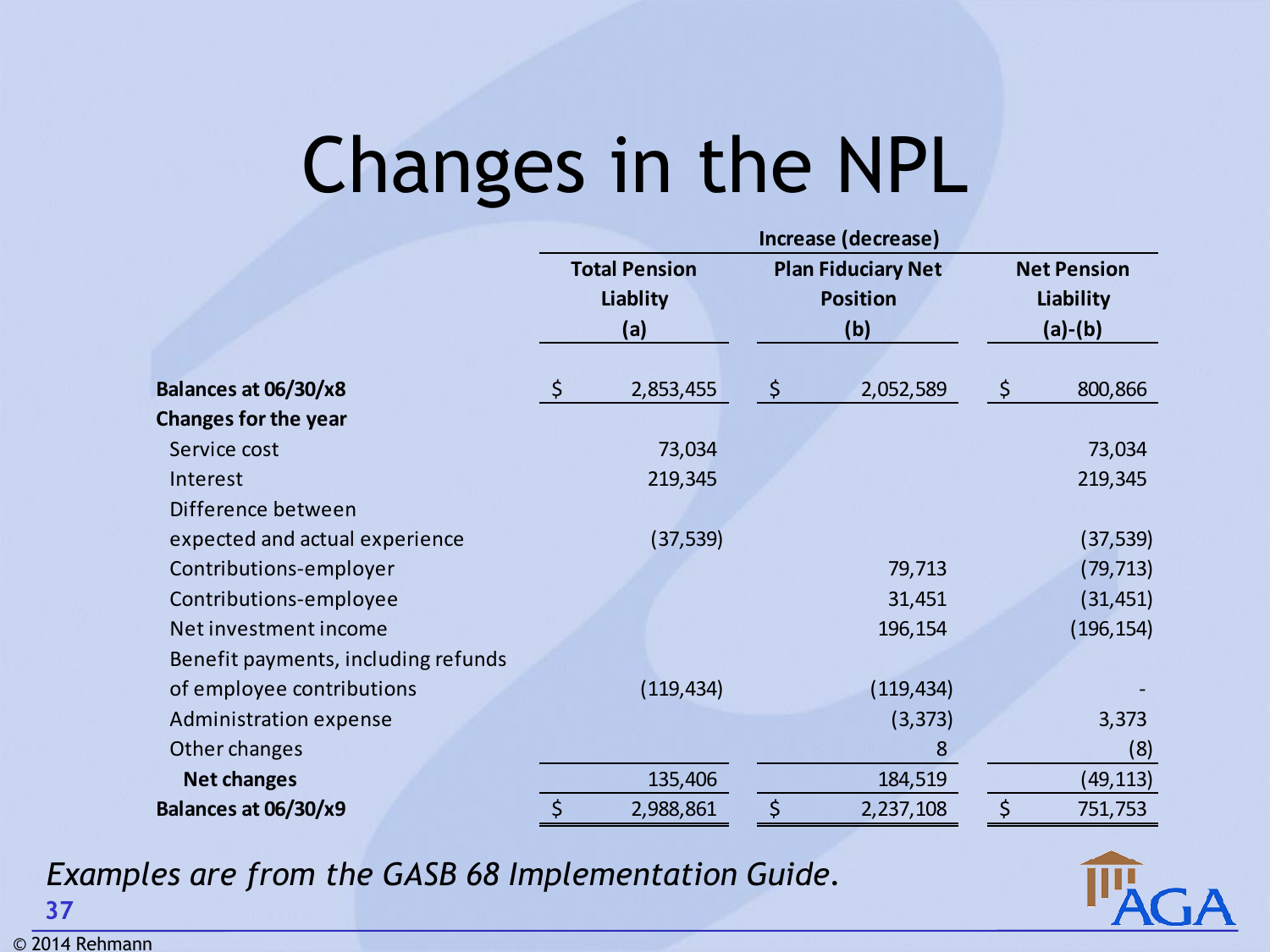### Pension Expense

- Pension expense (full accrual) bears no direct relationship to the amounts actually contributed to a pension plan
- Governmental funds (modified accrual) continue to only report actual contributions made

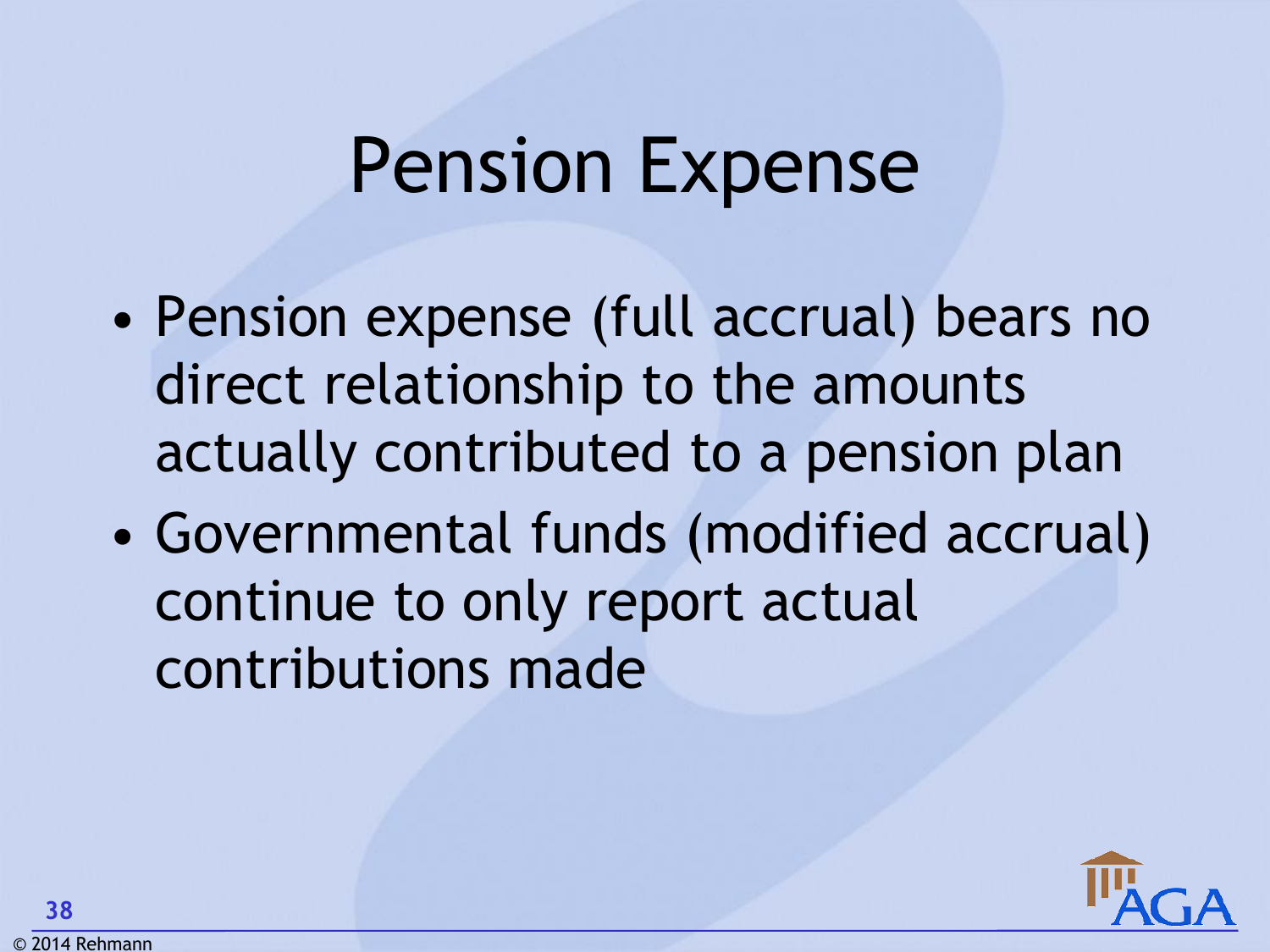## Pension Expense/Change in NPL

| <b>Description</b>                                   | <b>Pension Expense</b><br><b>Amount</b> | <b>Net Pension</b><br>Liability |  |
|------------------------------------------------------|-----------------------------------------|---------------------------------|--|
| Balances at 06/30/x8                                 |                                         | $\zeta$<br>800,866              |  |
| <b>Changes for the year</b>                          |                                         |                                 |  |
| Service cost                                         | \$<br>73,034                            | 73,034                          |  |
| Interest on the total pension liability              | 219,345                                 | 219,345                         |  |
| Differences between expected and actual experience   | 3,454                                   | (37, 539)                       |  |
| Changes in assumptions                               | 20,101                                  |                                 |  |
| <b>Employer contributions</b>                        |                                         | (79, 713)                       |  |
| <b>Employee contributions</b>                        | (31, 451)                               | (31, 451)                       |  |
| Projected earnings on pension plan investments       | (158, 625)                              | (196, 154)                      |  |
| Differences between projected and actual earnings on |                                         |                                 |  |
| plan investments                                     | 29,155                                  |                                 |  |
| Pension plan administrative expense                  | 3,373                                   | 3,373                           |  |
| Other changes in fiduciary net position              | (8)                                     | (8)                             |  |
| <b>Total pension expense</b>                         | $\zeta$<br>158,378                      | (49, 113)                       |  |
|                                                      |                                         |                                 |  |
| Balances at 06/30/x9                                 |                                         | \$<br>751,753                   |  |

*Examples are from the GASB 68 Implementation Guide.*

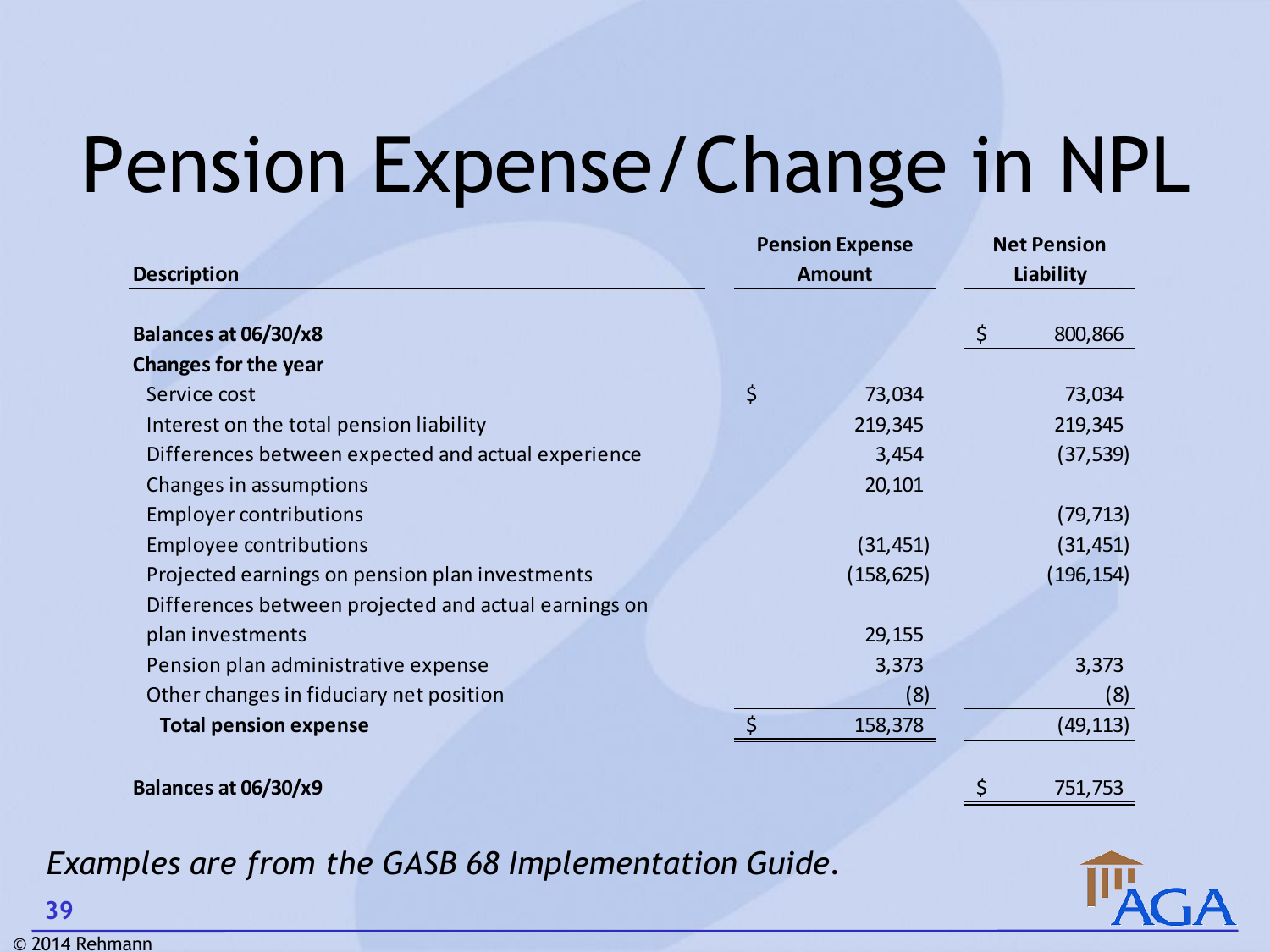## Disclosures and RSI

- Extensive new footnote and RSI
	- Plan description
	- Investment policies
	- Annual money-weighted return (10 years)
	- Basis for calculating the net pension liability, including discount rate assumptions and a "sensitivity analysis"

– 10 year trend information (prospectively)

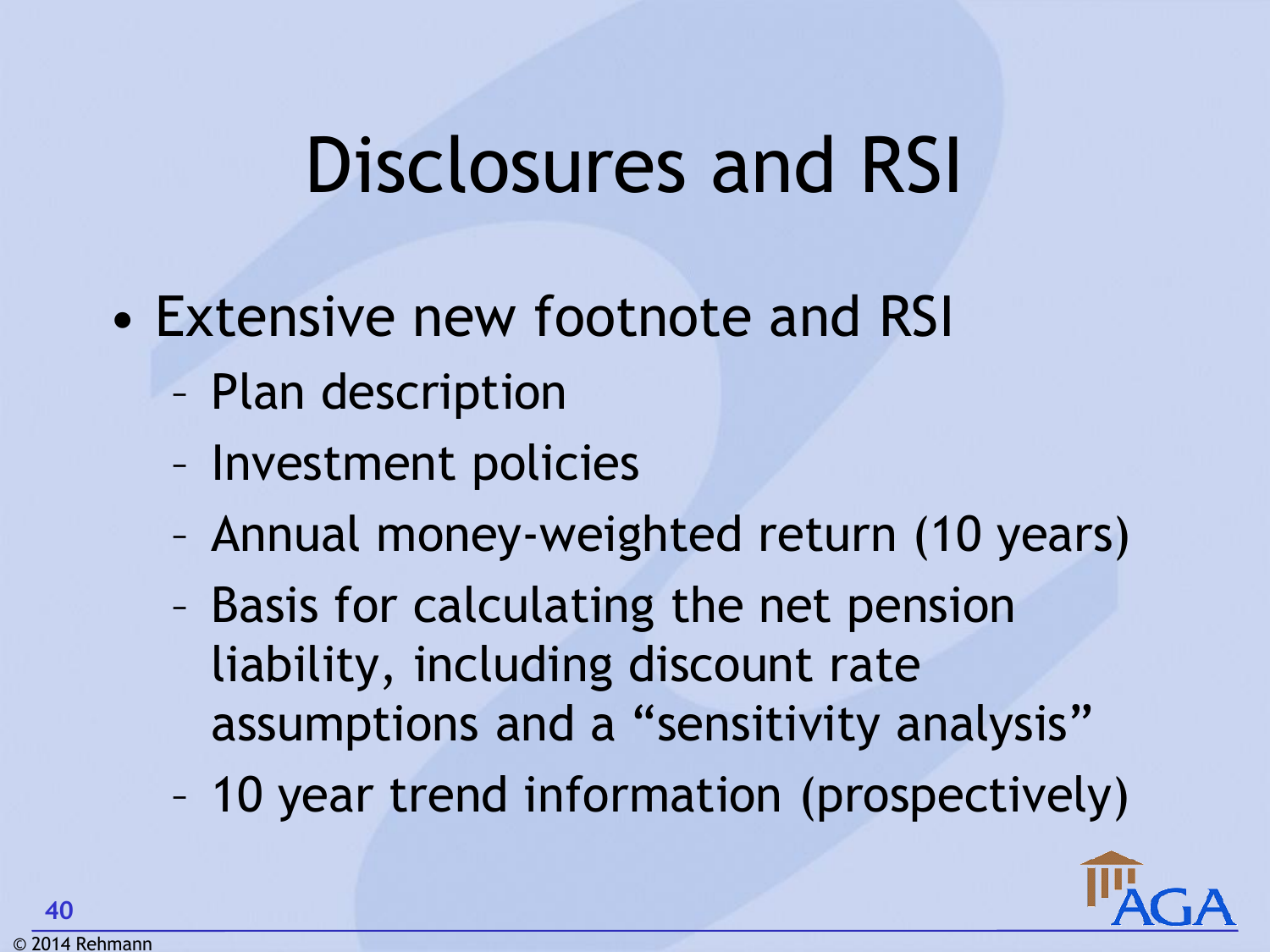### Disclosures and RSI

- Extensive new footnote and RSI
	- 10 year schedule of annual changes in the NPL by type
	- Funded status and funding progress (if actuarially calculated)
	- Schedule of deferred inflows/outflows to be amortized in future periods (similar to long-term debt amortization)

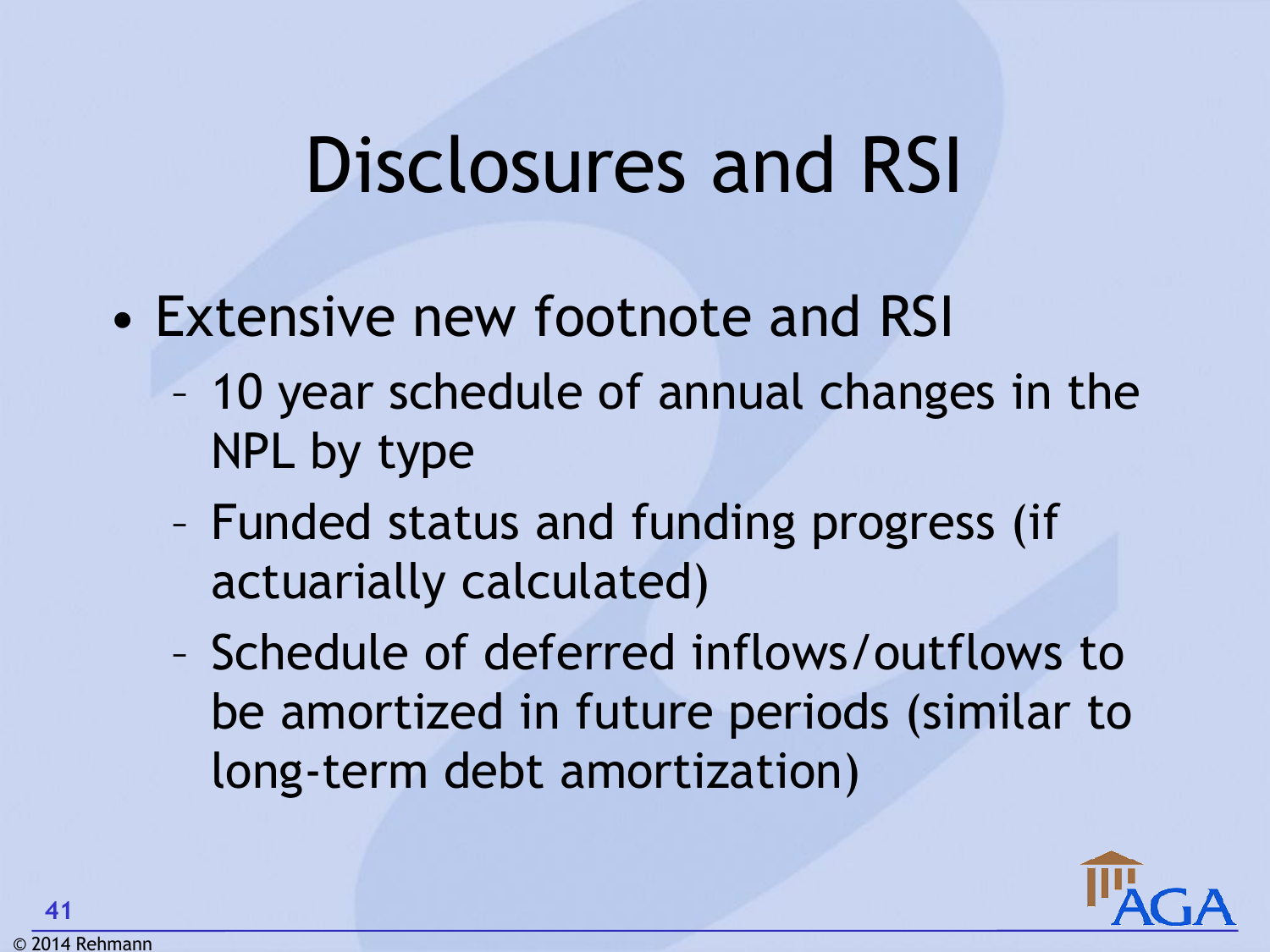## Implementation: The First Year

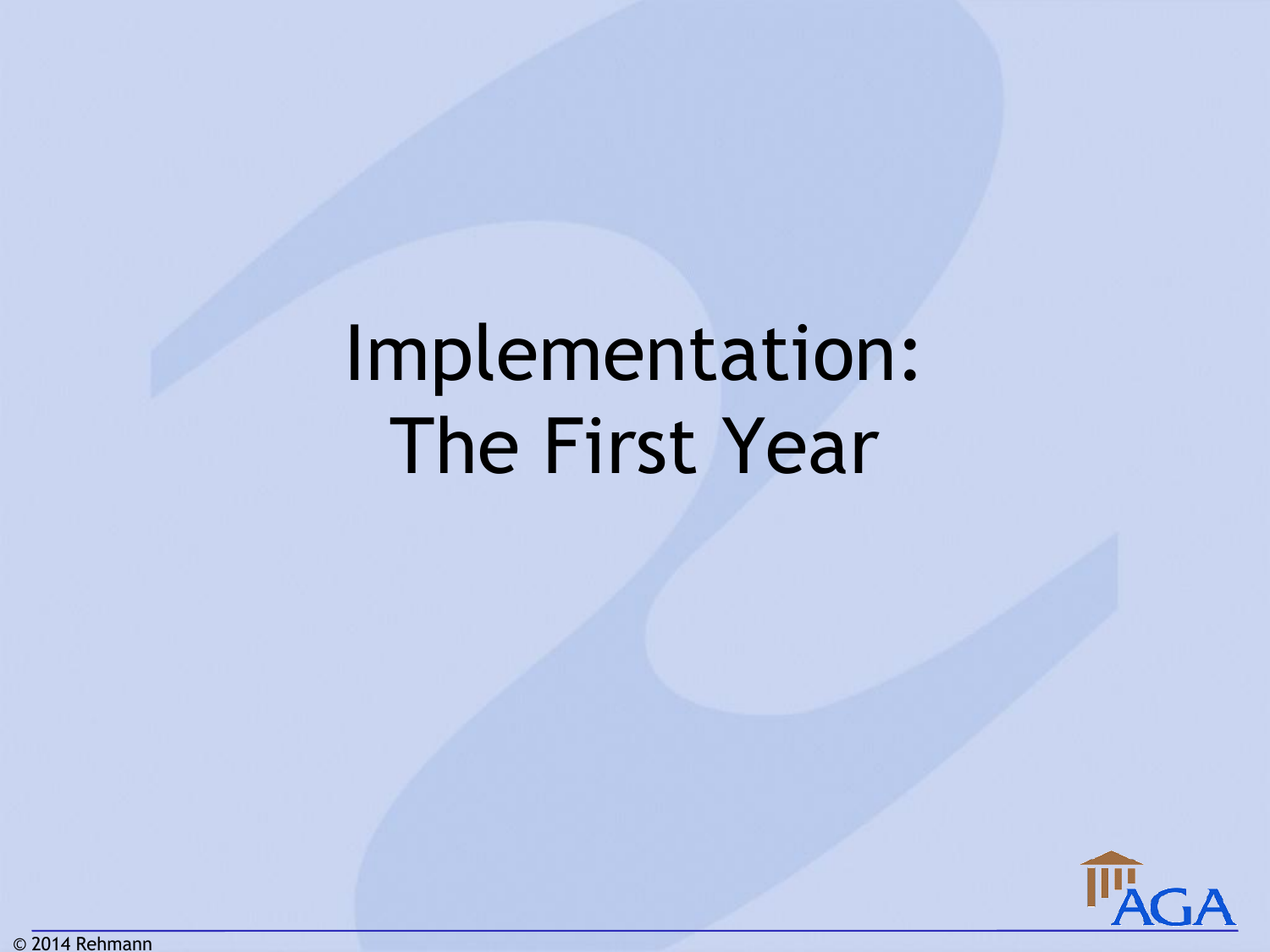### Implementation

- Planning meetings
- Providing data to the actuary
- The new look of actuarial valuations
- Recording the net pension liability
- Auditing the net pension liability

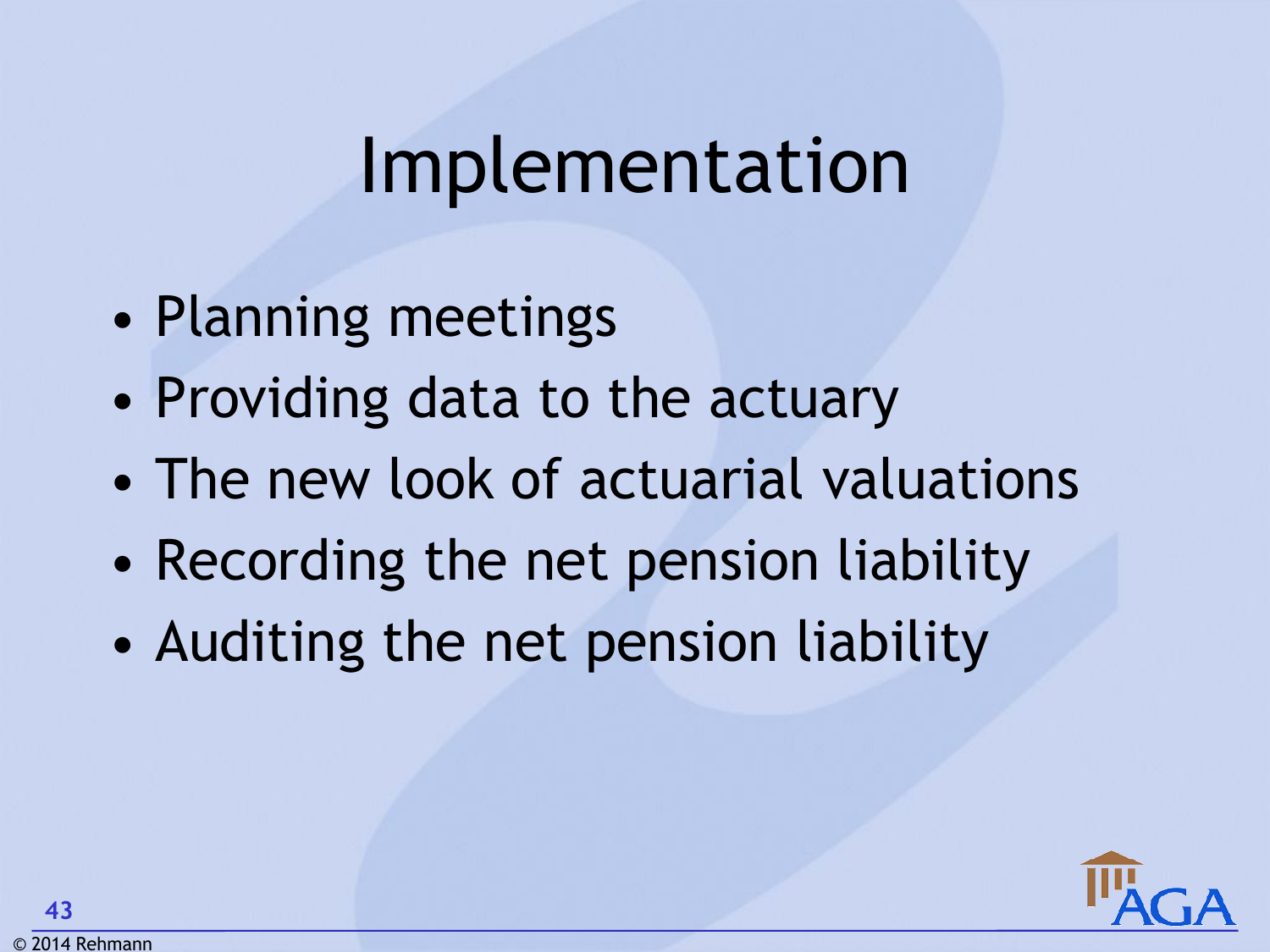## Planning Meetings

- Who to include
	- Finance staff, auditor, and actuary
- Timing
	- Work backwards from when GASB 68 is due in your financials
- Issues to address
	- Availability of information
	- Who will do what, when?

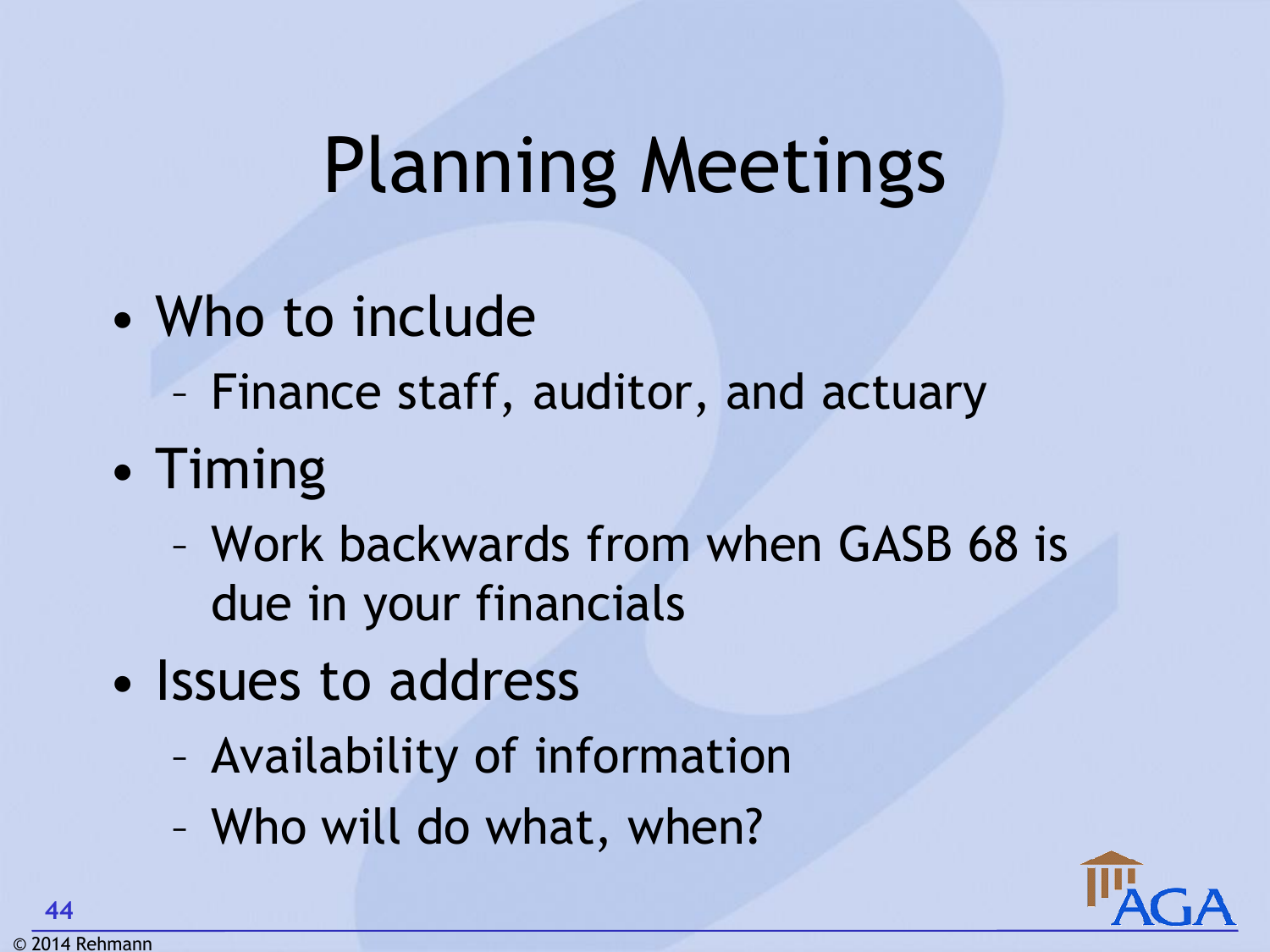## Providing Data to the Actuary

- Census data
- Key assumptions
- Investment policy statements

*Much of the information is the same as pre-GASB 68*

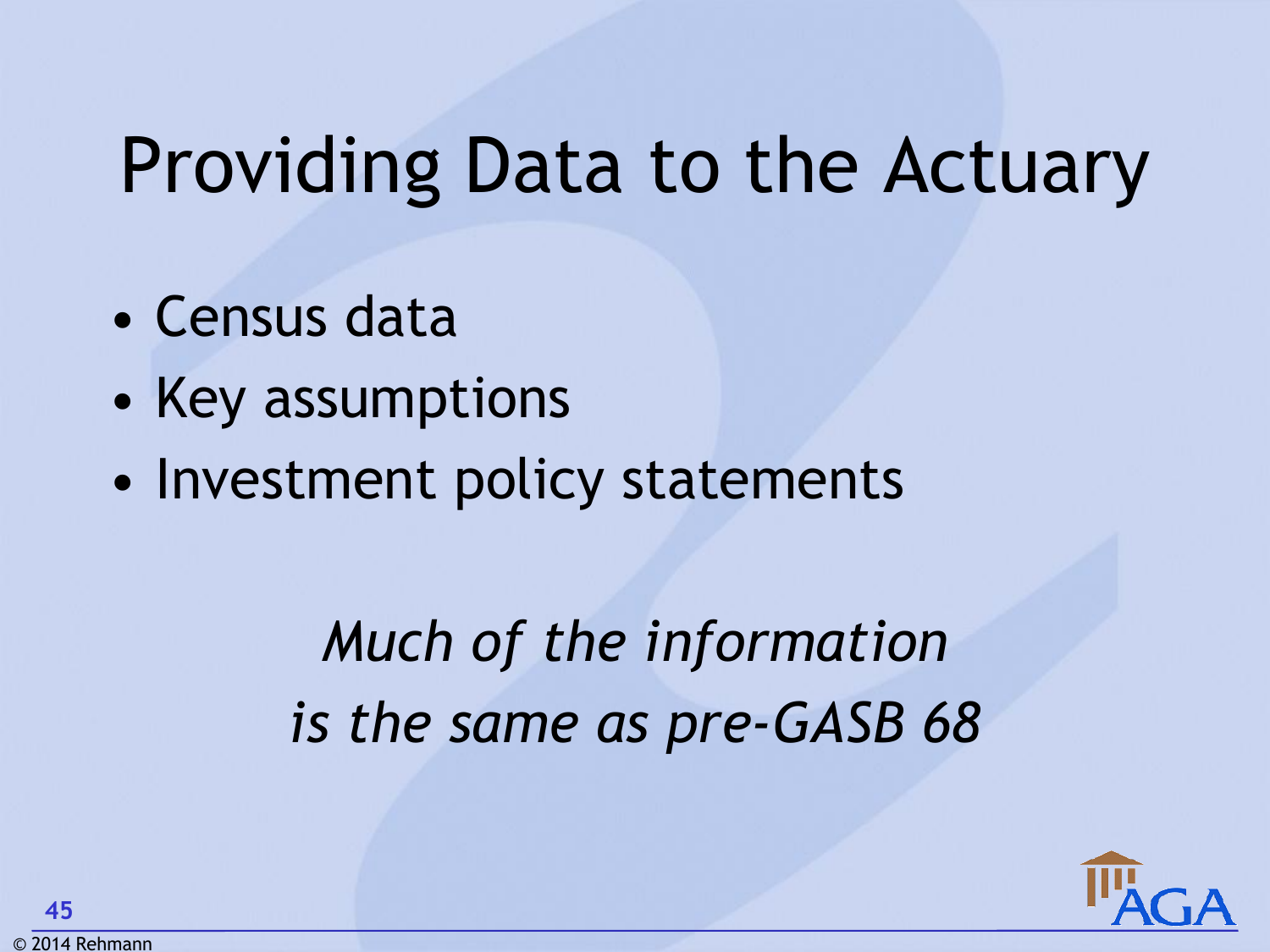## The New Actuarial Valuations

- Funding report unchanged
- Will need to replace GASB 25/27 requirements with GASB 67/68
	- NPL history
	- NPL sensitivity
	- Pension Expense
	- Deferred inflows and outflows
	- Discount rate support (100-year run out)
- Have discussion about what is to be included

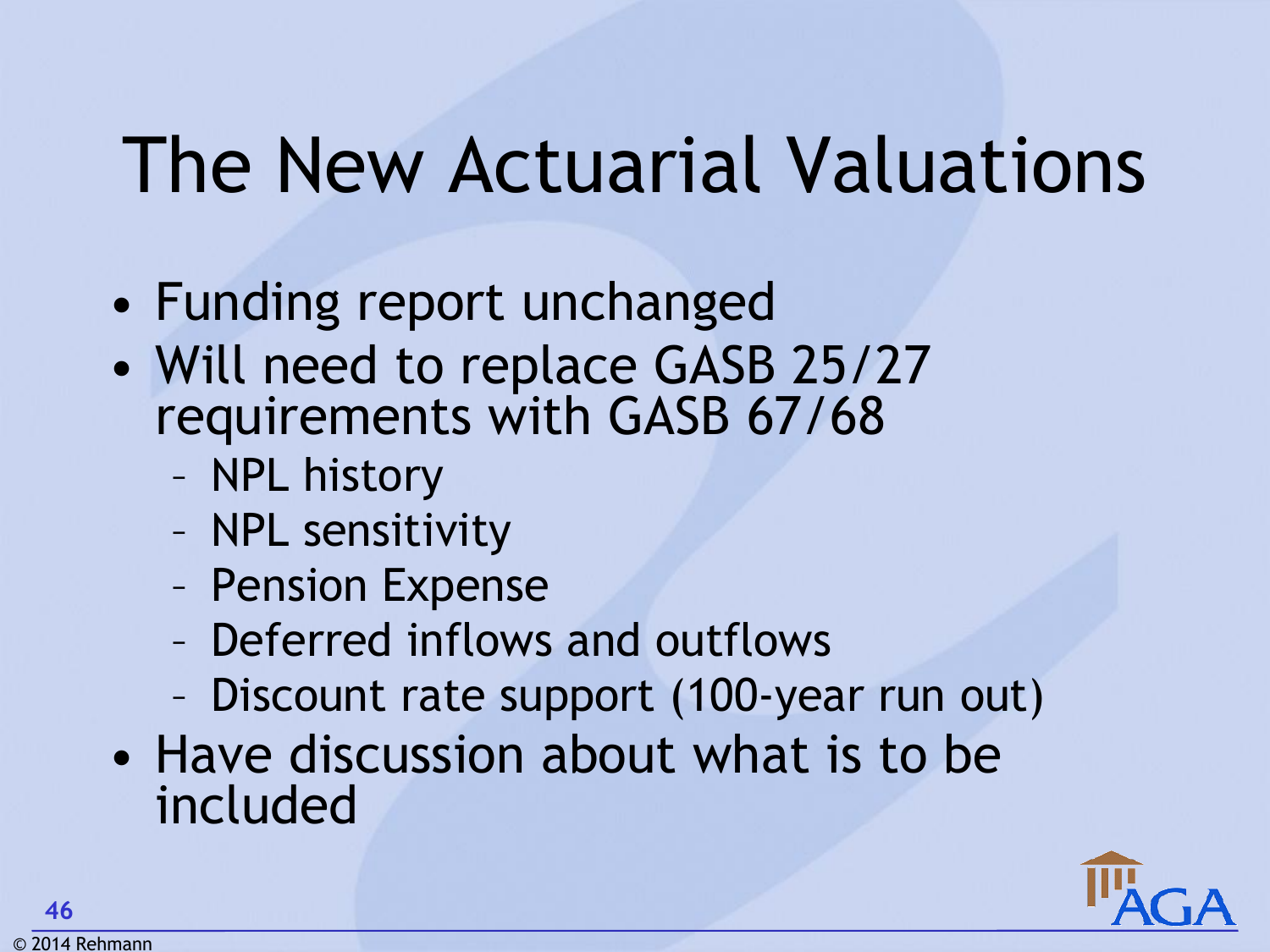## Recording the NPL

- The net pension liability is only recorded in full accrual statements
	- Allocation options:
		- Governmental activities
		- Enterprise funds
		- Internal service funds
	- Restating beginning net position
	- Deferred items

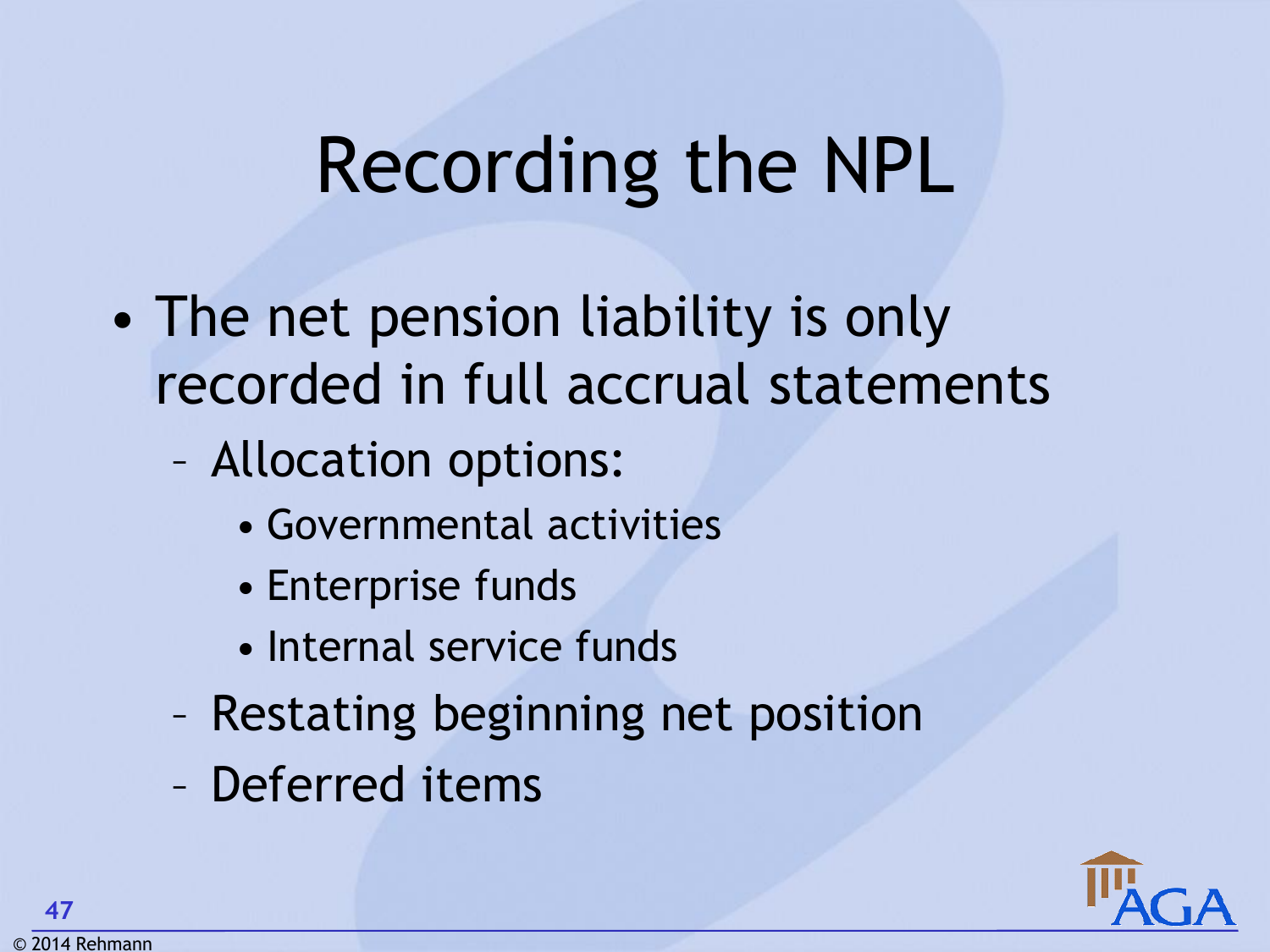## Auditing the NPL

- The net pension liability may be the single largest amount on the government's financial statements
- The AICPA is currently developing standards for auditors
- Special considerations for agent and cost-sharing plans

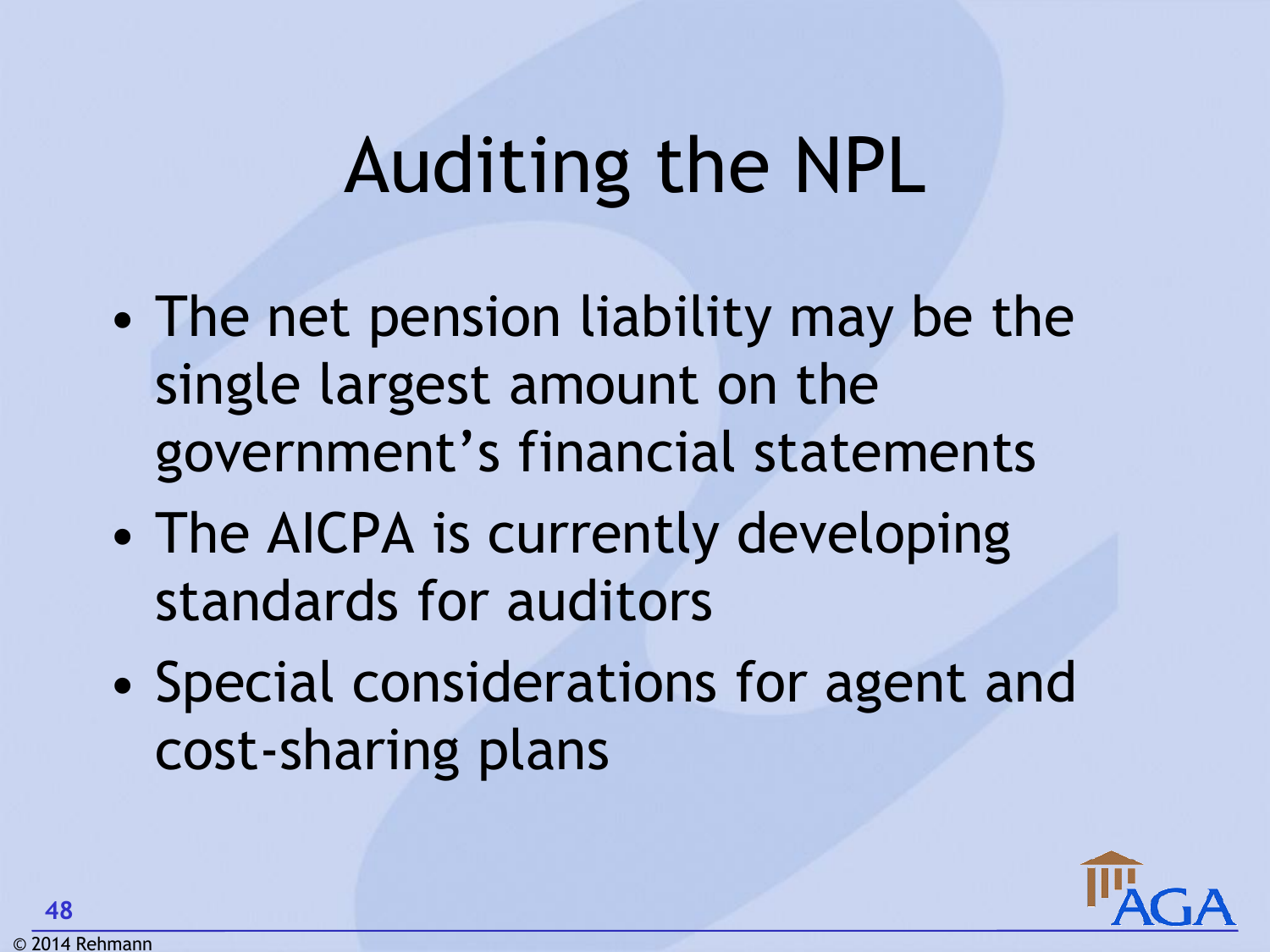### Resources

- GASB's website (www.gasb.org)
	- GASB 68 Implementation Guide
	- Pension podcasts

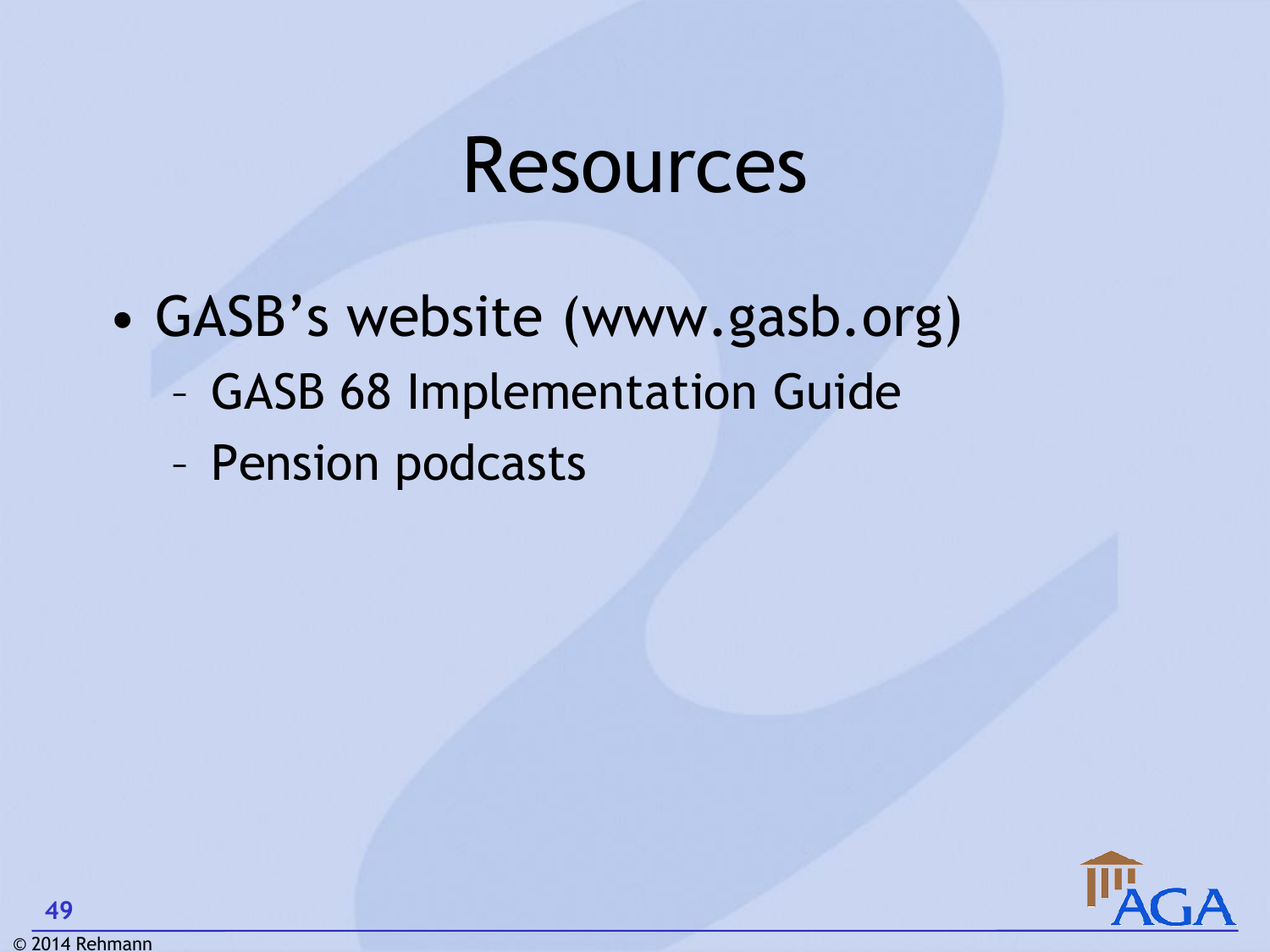## Questions and Answers…